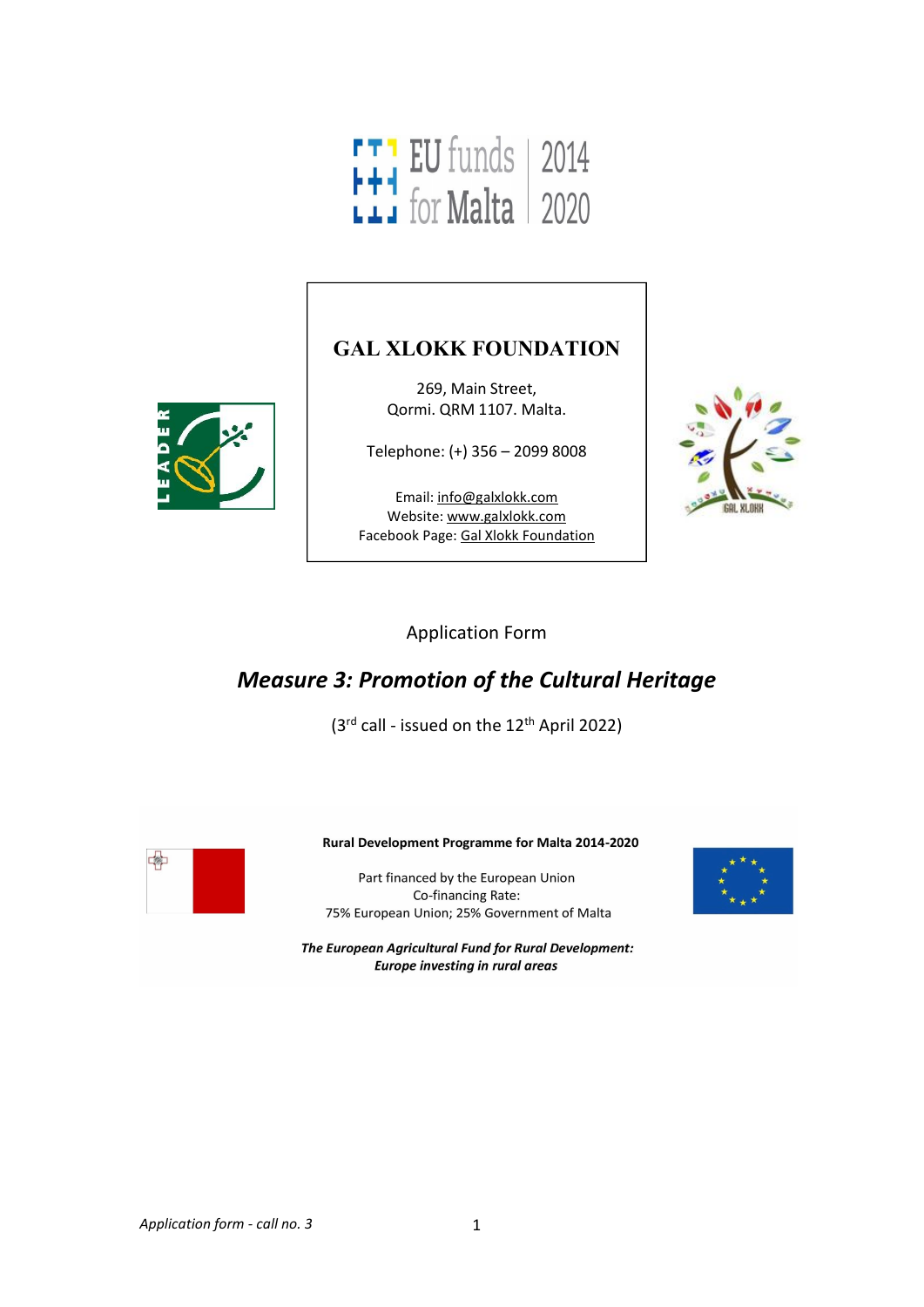Should you have any queries with the compilation of this form kindly contact GXF on info@galxlokk.com or call on 2099 8008.

### **Please read the accompanying 'Guidance Notes for submission of Application for funding under Measure 3 – "Promotion of the Cultural Heritage" before completing the Application Form.**

The information you provide in your Application Form will be used solely to check the eligibility of your project for the approval of the grant. Under no circumstances, will GXF use this information in contravention of the Data Protection Act.

If there is insufficient space to answer any question, please continue on a separate sheet and **attach** to the Application Form.

Applicants are to check that **ALL** necessary supporting documents are submitted together with this form. Reference can be made to the **Checklist in Section 8 of the Application Form**. **ONLY** Application Forms submitted by hand as per the stipulated deadline will be accepted.

In case of any conflicts between this application template, the guidance notes and the text of the Rural Development Programme (RDP) 2014-2020, GAL XLOKK Local Development Strategy and other legislative text, the interpretation given by the relevant legislation will be given the overall priority.

The foundation also reserves the right to request additional information not included in this application form.

*In accordance with the Public Procurement Regulations, expenditure relating to economic operators convicted of a criminal offence are considered ineligible for funding and such expenditure will not be reimbursed by the Paying Agency.*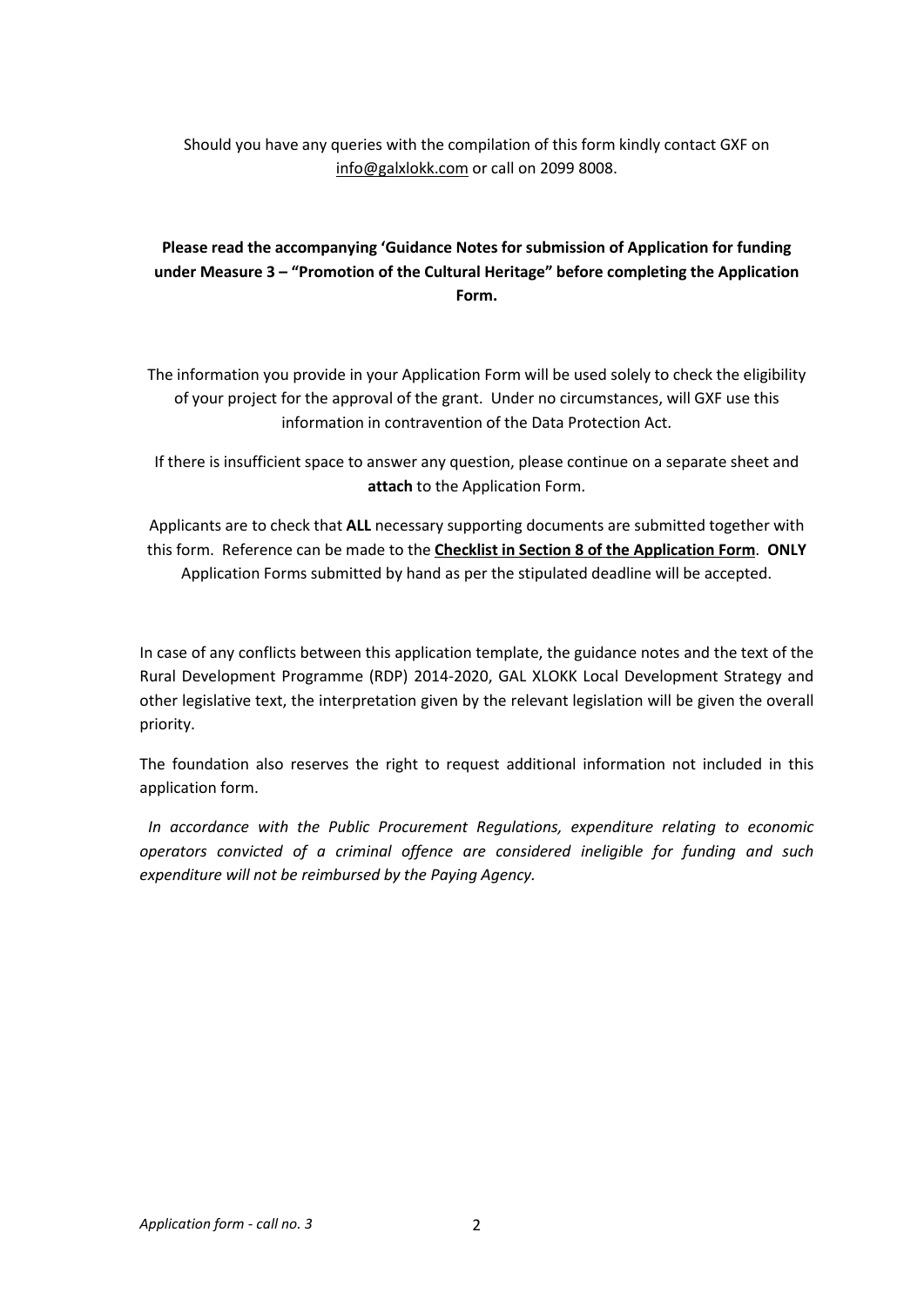| <b>SECTION 1: APPLICATION SUMMARY</b><br>(TO BE FILLED IN BY PROJECT LEADER)                   |                         |  |
|------------------------------------------------------------------------------------------------|-------------------------|--|
| <b>Name of Project Leader:</b>                                                                 |                         |  |
| <b>Postal Address:</b>                                                                         |                         |  |
| <b>Brief description of project</b><br>emphasising the element for which<br>funding is sought: |                         |  |
| <b>Telephone No:</b>                                                                           |                         |  |
| <b>Mobile No:</b>                                                                              |                         |  |
| Email:                                                                                         |                         |  |
| <b>Amount of Funding Sought (excl.</b><br>VAT):                                                | $\pmb{\epsilon}$        |  |
| <b>Amount of Funding Sought (incl.</b><br>VAT) (80%):                                          | $\boldsymbol{\epsilon}$ |  |
| <b>Remaining Funds (20% or more):</b>                                                          | $\pmb{\epsilon}$        |  |
| <b>Vat Amount (If Any):</b>                                                                    | $\pmb{\epsilon}$        |  |
| Total Amount (100%):                                                                           | $\pmb{\epsilon}$        |  |
|                                                                                                |                         |  |

### *Application form - call no. 3* 3

 $\mathsf{r}$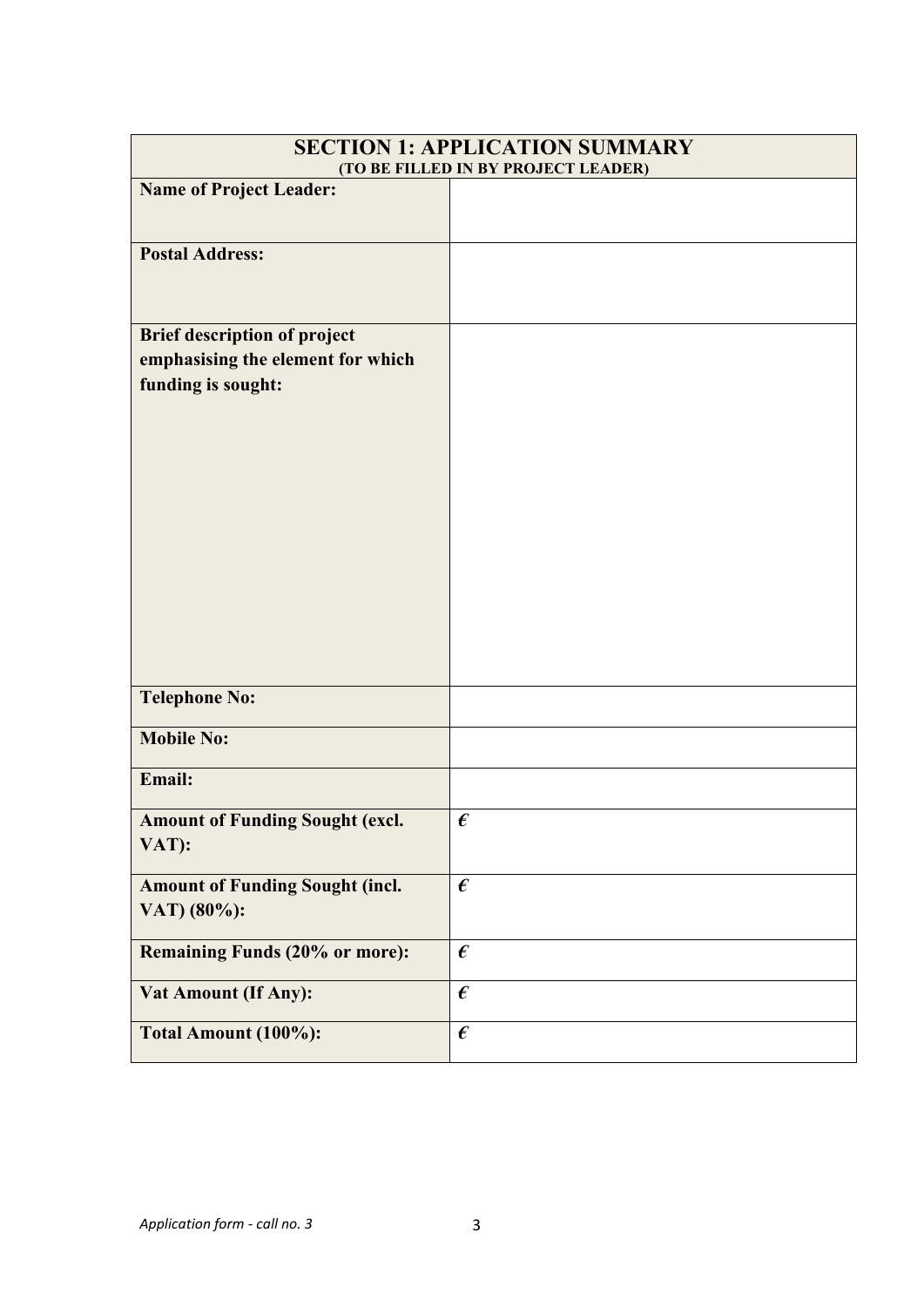| For office use only           |  |  |
|-------------------------------|--|--|
| <b>Application Date:</b>      |  |  |
| Acknowledgement sent:         |  |  |
| Pre-inspection Date:          |  |  |
| <b>Evaluation Date:</b>       |  |  |
| <b>Board Approval Date:</b>   |  |  |
| <b>Contract Issue Date:</b>   |  |  |
| <b>Contract Signing Date:</b> |  |  |
| Signature of GXF              |  |  |
| officer:                      |  |  |

| Programme: LEADER PROGRAMME (2014-2020)      |                          |  |
|----------------------------------------------|--------------------------|--|
|                                              | Measure: $(3) - (M19.2)$ |  |
| Funding Approved (Grant Excluding VAT)       |                          |  |
| VAT Amount (If Any):                         |                          |  |
| Funding Approved (Grant Including VAT):      |                          |  |
| Amount that has to be borne by the applicant |                          |  |
| $(20\% \text{ or more})$ :                   |                          |  |
| Total Cost of the Project (100%):            |                          |  |
| <b>GXF</b> Reference number:                 |                          |  |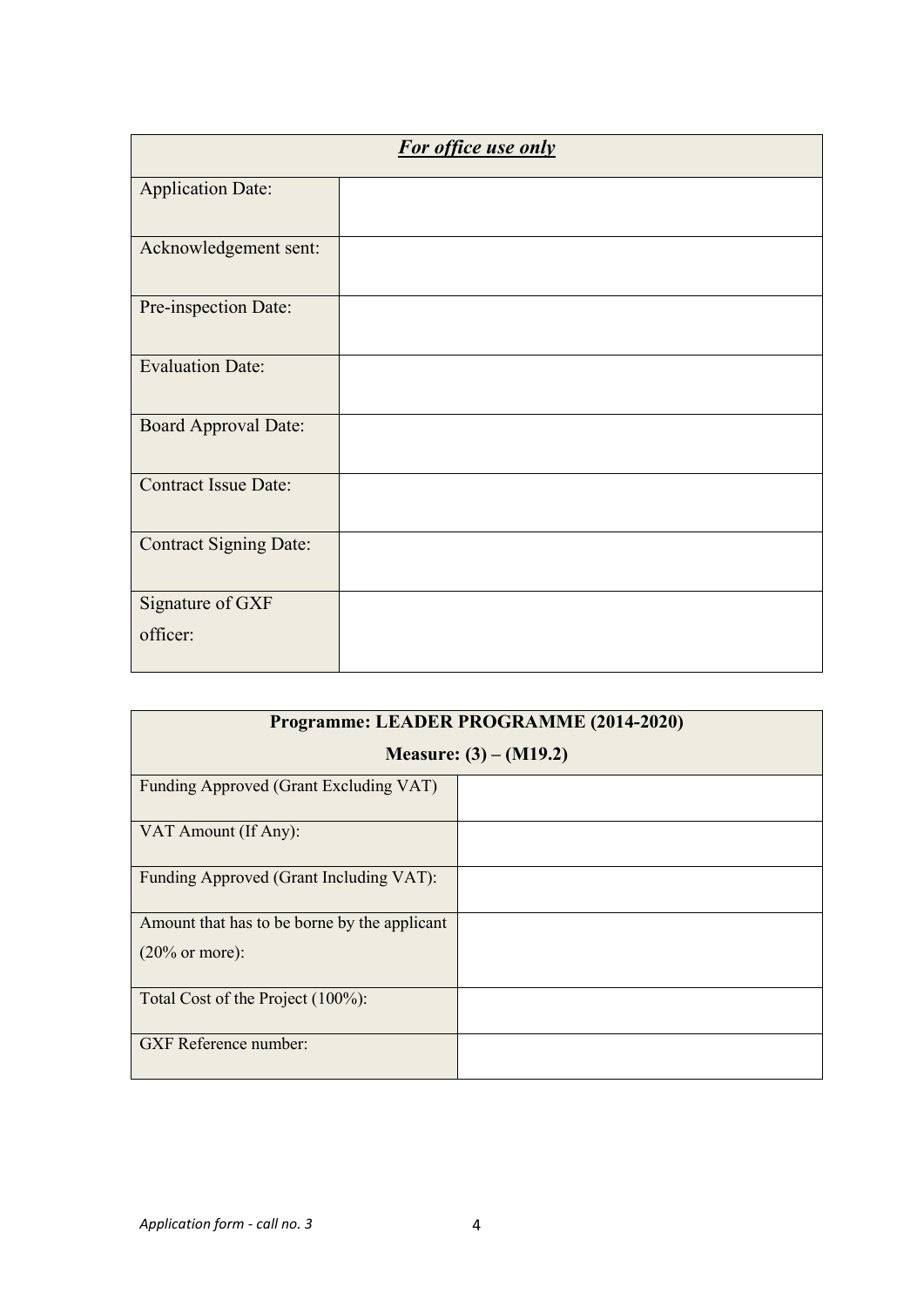|    |                                                                                          | <b>SECTION 2: GENERAL APPLICANT DETAILS</b> |
|----|------------------------------------------------------------------------------------------|---------------------------------------------|
| 2A | Name of<br><b>Applicant:</b>                                                             |                                             |
|    | <b>Postal Address:</b>                                                                   |                                             |
|    | <b>Tel No:</b>                                                                           |                                             |
|    | Email:                                                                                   |                                             |
|    | ID NO:                                                                                   |                                             |
|    | <b>Mobile no:</b>                                                                        |                                             |
|    | <b>Website address:</b>                                                                  |                                             |
|    | <b>VAT</b> registration<br>no:                                                           |                                             |
|    | <b>VO</b> registration<br>no:                                                            |                                             |
|    | Type of applicant:                                                                       | MARK WITH AN 'X' WHERE APPLICABLE           |
|    |                                                                                          | Voluntary Organisation                      |
|    |                                                                                          | Local Council                               |
|    |                                                                                          | Private entity                              |
| 2B | <b>Brief Resume</b><br>(such as history,<br>aims and<br>objectives) of the<br>applicant: |                                             |
|    |                                                                                          |                                             |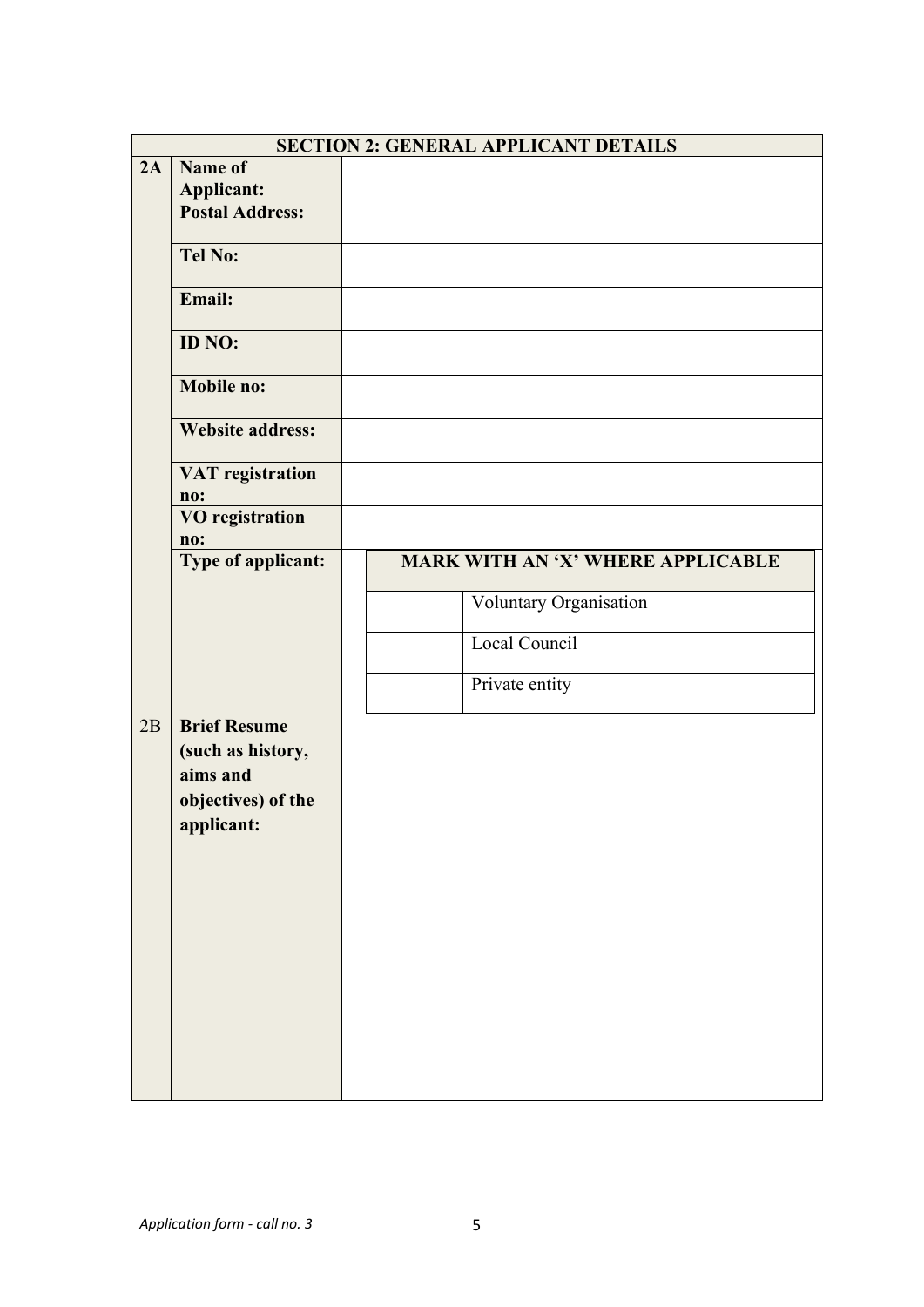| <b>Name of Partner</b> | <b>Address of Partner</b> | Role of partner in the project |
|------------------------|---------------------------|--------------------------------|
|                        |                           |                                |
|                        |                           |                                |
|                        |                           |                                |
|                        |                           |                                |
|                        |                           |                                |
|                        |                           |                                |
|                        |                           |                                |
|                        |                           |                                |
|                        |                           |                                |
|                        |                           |                                |
|                        |                           |                                |
|                        |                           |                                |
|                        |                           |                                |
|                        |                           |                                |
|                        |                           |                                |
|                        |                           |                                |

### **SECTION 3: DETAILS OF PROJECT PARTNERS**

In the box below, please list only the key partners (if any) that will be contributing directly to the proposed project. Be specific and write within the lines provided below. Add lines if necessary.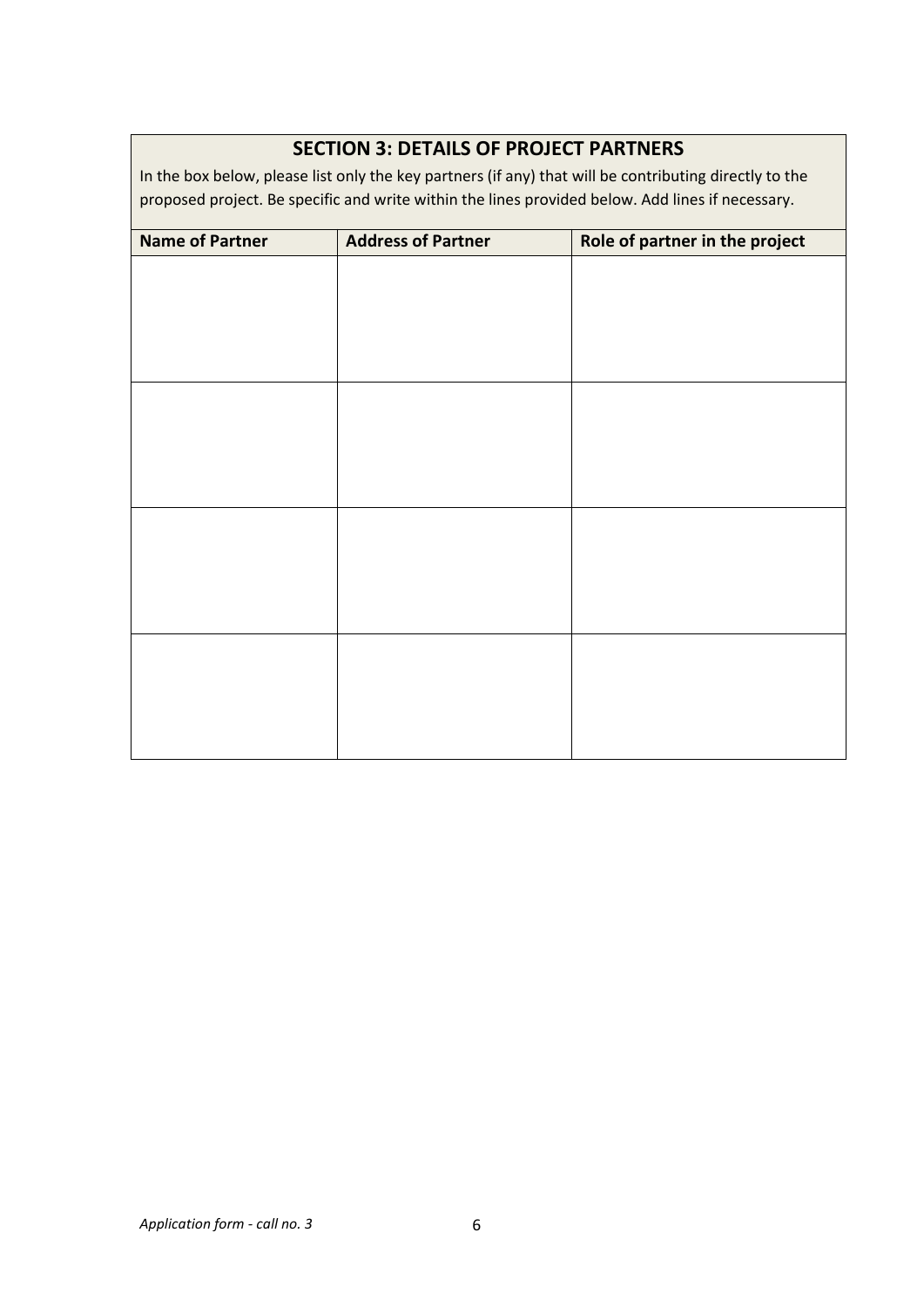| <b>SECTION 4: PROPOSED PROJECT DETAILS</b> |                                                                     |  |  |
|--------------------------------------------|---------------------------------------------------------------------|--|--|
| 4a.                                        | <b>Project Title:</b>                                               |  |  |
|                                            |                                                                     |  |  |
|                                            |                                                                     |  |  |
|                                            |                                                                     |  |  |
|                                            |                                                                     |  |  |
| 4b.                                        | <b>Project Description and</b>                                      |  |  |
|                                            | <b>Main Objectives:</b>                                             |  |  |
|                                            | (You should explain what the                                        |  |  |
|                                            | project is, how the idea came                                       |  |  |
|                                            | about and why you want to                                           |  |  |
|                                            | undertake this project. Explain                                     |  |  |
|                                            | how this project will                                               |  |  |
|                                            | strengthen the cultural identity<br>and improve the quality of life |  |  |
|                                            | of people living in your project                                    |  |  |
|                                            | location. Continue on a                                             |  |  |
|                                            | separate sheet if necessary or                                      |  |  |
|                                            | attach a business plan)                                             |  |  |
|                                            |                                                                     |  |  |
|                                            |                                                                     |  |  |
|                                            | If you wish LEADER funding to                                       |  |  |
|                                            | cover the costs of a particular                                     |  |  |
|                                            | element/phase of the project,<br>you should clear indicate that     |  |  |
|                                            | part here.                                                          |  |  |
|                                            |                                                                     |  |  |
|                                            |                                                                     |  |  |
|                                            |                                                                     |  |  |
|                                            |                                                                     |  |  |
|                                            |                                                                     |  |  |
|                                            |                                                                     |  |  |
|                                            |                                                                     |  |  |
|                                            |                                                                     |  |  |
|                                            |                                                                     |  |  |
|                                            |                                                                     |  |  |
|                                            |                                                                     |  |  |
|                                            |                                                                     |  |  |
|                                            |                                                                     |  |  |
|                                            |                                                                     |  |  |
|                                            |                                                                     |  |  |
|                                            |                                                                     |  |  |
|                                            |                                                                     |  |  |
|                                            |                                                                     |  |  |
|                                            |                                                                     |  |  |
|                                            |                                                                     |  |  |
|                                            |                                                                     |  |  |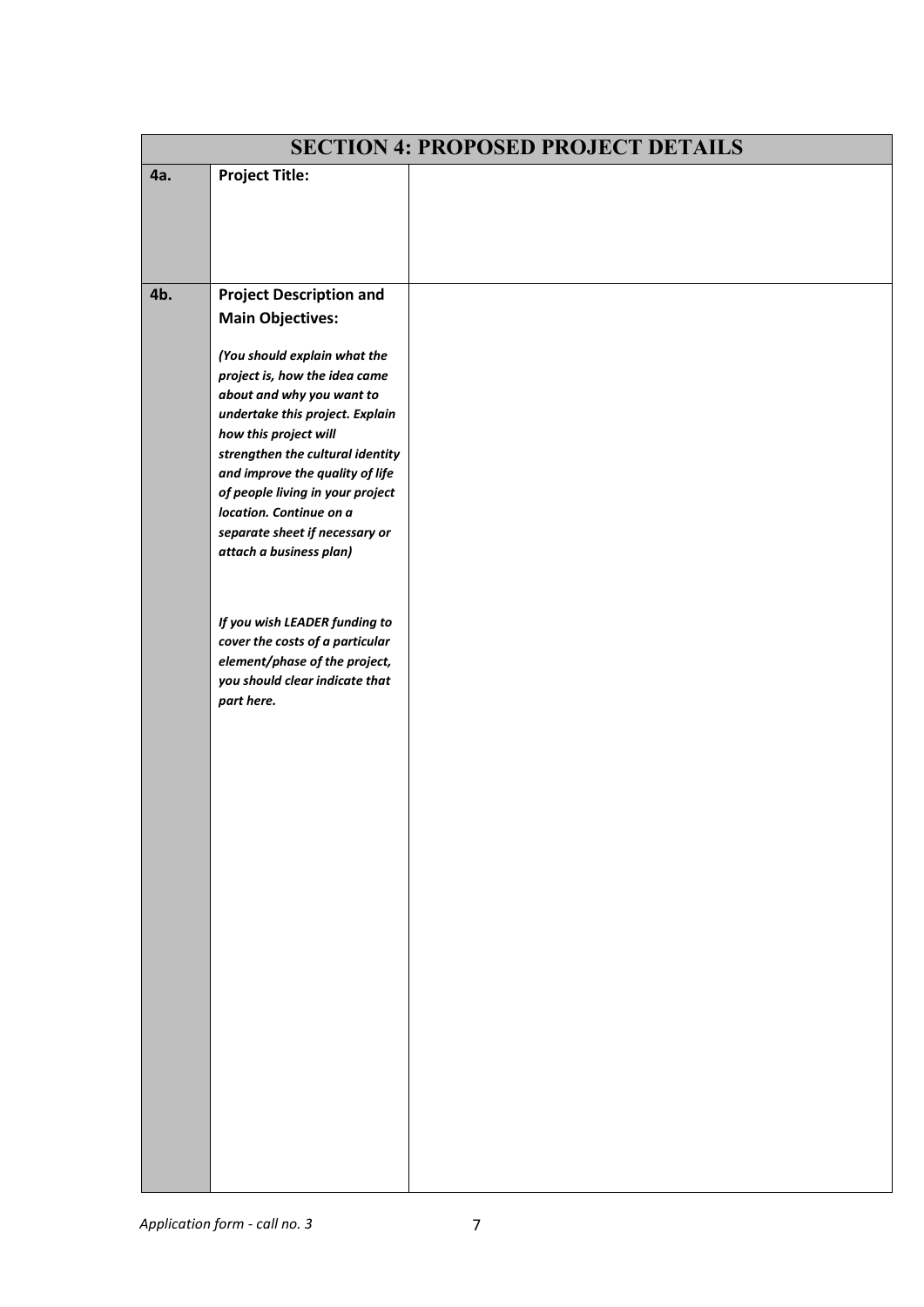| 4c. | <b>Project end Result:</b>                | <b>MARK WITH AN 'X' WHERE APPLICABLE</b>                                                                                                                                     |
|-----|-------------------------------------------|------------------------------------------------------------------------------------------------------------------------------------------------------------------------------|
|     | (Description of the type of<br>operation) | The procurement of services                                                                                                                                                  |
|     |                                           | General professional fees                                                                                                                                                    |
|     |                                           | Knowledge capacity building of documentary<br>evidence                                                                                                                       |
|     |                                           | Costs linked to public relations of the project                                                                                                                              |
|     |                                           | Marketing, advertising, branding, promotion and<br>information dissemination activities                                                                                      |
|     |                                           | Printing of material                                                                                                                                                         |
|     |                                           | The installation of physical infrastructure for<br>promotion and information (sign-posts, boards,<br>information panels, etc.).                                              |
|     |                                           | Very small, one-off, structural investments that are<br>directly related to the improvement of access and<br>mobility of visitors (up to 20% of the total eligible<br>costs) |
|     |                                           | Others                                                                                                                                                                       |
| 4d. | Focus areas, cross-                       | Project must target at least one or more of the following focus                                                                                                              |
|     | cutting objectives and                    | areas and cross cutting objectives. Please tick the focus areas and                                                                                                          |
|     | <b>Malta needs</b>                        | cross-cutting objectives targeted by the project.                                                                                                                            |
|     |                                           | Focus Area 6B: Promoting social inclusion, poverty<br>⊔<br>reduction and economic development in rural<br>areas.                                                             |
|     |                                           | Contribution to Cross-Cutting Objectives (the choice needs to be<br>reflected in the applicant's answers of questions<br>4i to 4n)                                           |
|     |                                           | Sustainability<br>ப                                                                                                                                                          |
|     |                                           | Co-operation<br>ப                                                                                                                                                            |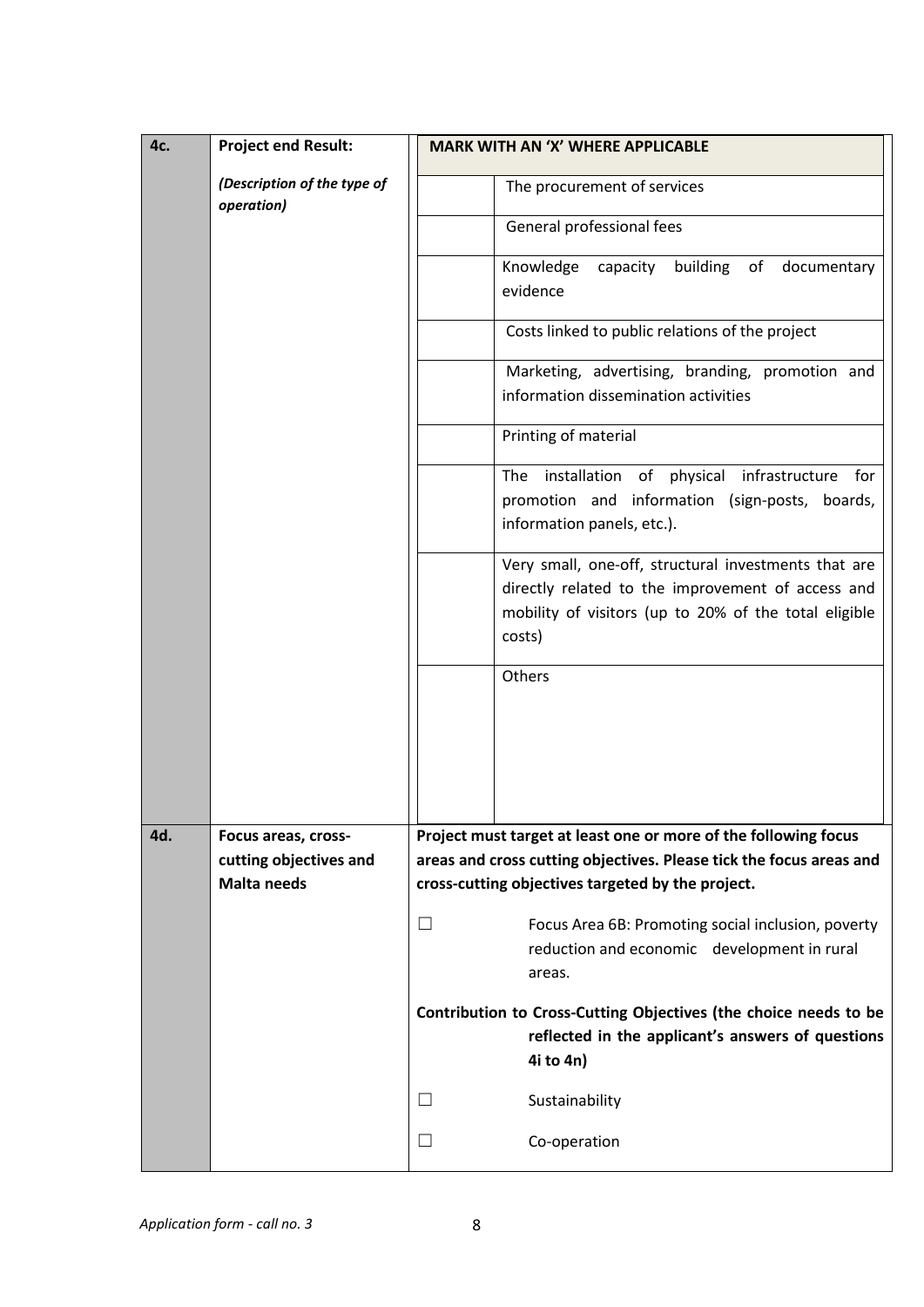|     |                                                | $\Box$<br>Innovation                                                                 |
|-----|------------------------------------------------|--------------------------------------------------------------------------------------|
|     |                                                |                                                                                      |
| 4e. | <b>Project Location:</b>                       |                                                                                      |
|     |                                                |                                                                                      |
| 4f. | Do you have a title to the                     |                                                                                      |
|     | project location?                              | <b>MARK WITH AN 'X' WHERE APPLICABLE</b>                                             |
|     |                                                | <b>YES</b>                                                                           |
|     |                                                | <b>NO</b>                                                                            |
| 4g. | If you have answered YES                       |                                                                                      |
|     | to the previous question,                      | <b>MARK WITH AN 'X' WHERE APPLICABLE</b>                                             |
|     | please tick one of the<br>provided options     | Ownership                                                                            |
|     |                                                | Lease                                                                                |
|     |                                                | <b>Guardianship Deed</b>                                                             |
|     |                                                | <b>Management Contract</b>                                                           |
|     |                                                | Other (please specify)                                                               |
|     |                                                | The Agreement/Contract is valid for the following<br>number of years:                |
| 4h. | If you have answered NO                        |                                                                                      |
|     | to question 4F, please<br>specify what type of | <b>MARK WITH AN 'X' WHERE APPLICABLE</b>                                             |
|     | agreement you have on                          | Declaration from owner of property where                                             |
|     | project location                               | investments will be kept                                                             |
|     |                                                | Declaration from owner of property from where<br>proposed services will be delivered |
|     |                                                | The Declaration/Comfort Letter is valid for the<br>following number of years:        |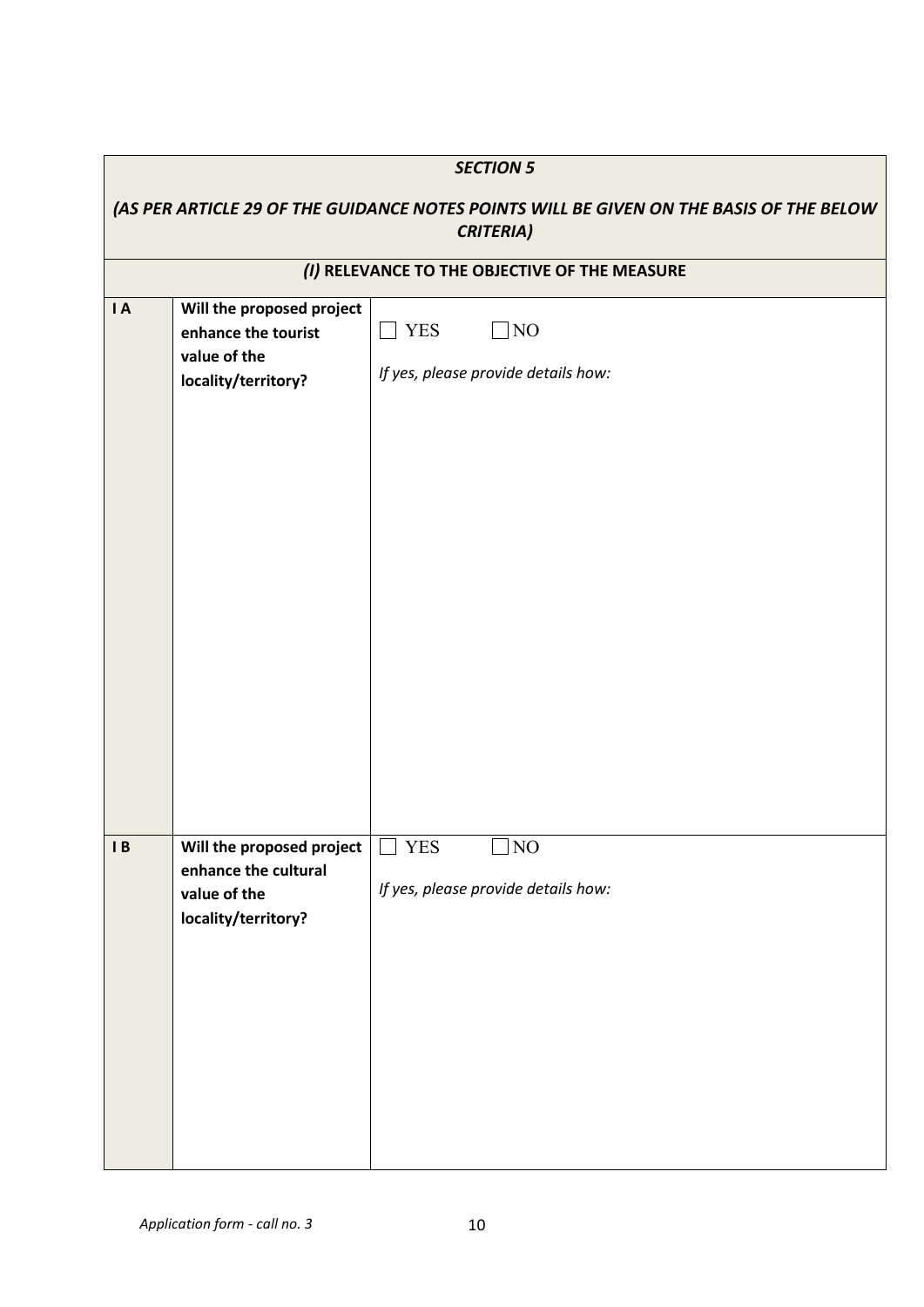| IC   | Provide evidence that<br>the project will capitalise<br>the local knowledge | Please provide details how:      |
|------|-----------------------------------------------------------------------------|----------------------------------|
|      |                                                                             |                                  |
|      |                                                                             |                                  |
|      |                                                                             |                                  |
|      |                                                                             | (II) LINK TO THE XLOKK TERRITORY |
| II A | Explain how the object/s                                                    | Please Specify:                  |
|      | to be promoted has a                                                        |                                  |
|      | historical link to the area                                                 |                                  |
|      |                                                                             |                                  |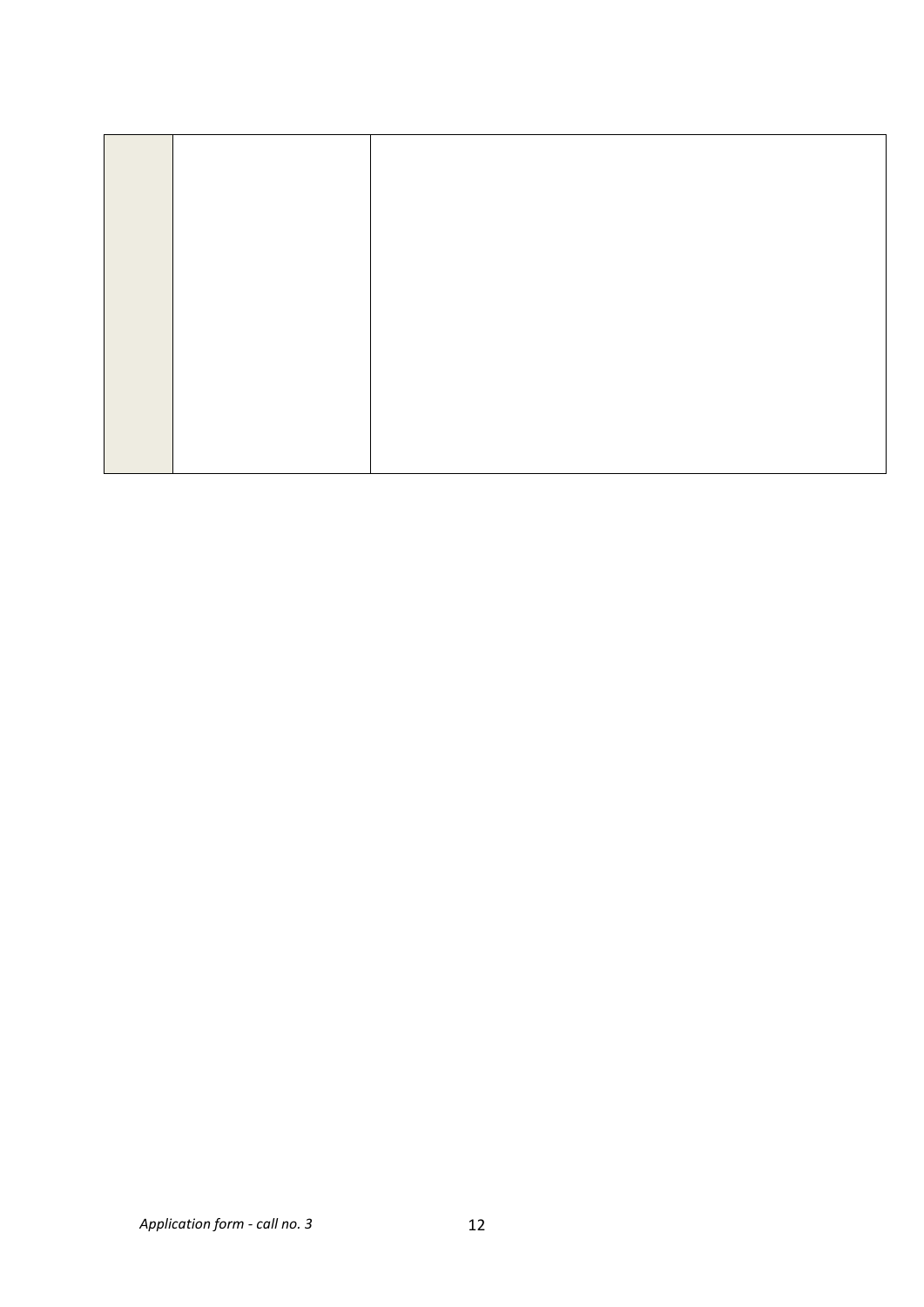| $\overline{\mathbf{II}}$ B | Explain how the object/s   | Please Specify: |
|----------------------------|----------------------------|-----------------|
|                            | to be promoted is/are      |                 |
|                            | linked to other objects of |                 |
|                            | cultural value in the      |                 |
|                            | same area                  |                 |
|                            |                            |                 |
|                            |                            |                 |
|                            |                            |                 |
|                            |                            |                 |
|                            |                            |                 |
|                            |                            |                 |
|                            |                            |                 |
|                            |                            |                 |
|                            |                            |                 |
|                            |                            |                 |
|                            |                            |                 |
|                            |                            |                 |
|                            |                            |                 |
|                            |                            |                 |
|                            |                            |                 |
|                            |                            |                 |
|                            |                            |                 |
|                            |                            |                 |
|                            |                            |                 |
|                            |                            |                 |
|                            |                            |                 |
|                            |                            |                 |
|                            |                            |                 |
|                            |                            |                 |
|                            |                            |                 |
|                            |                            |                 |
|                            |                            |                 |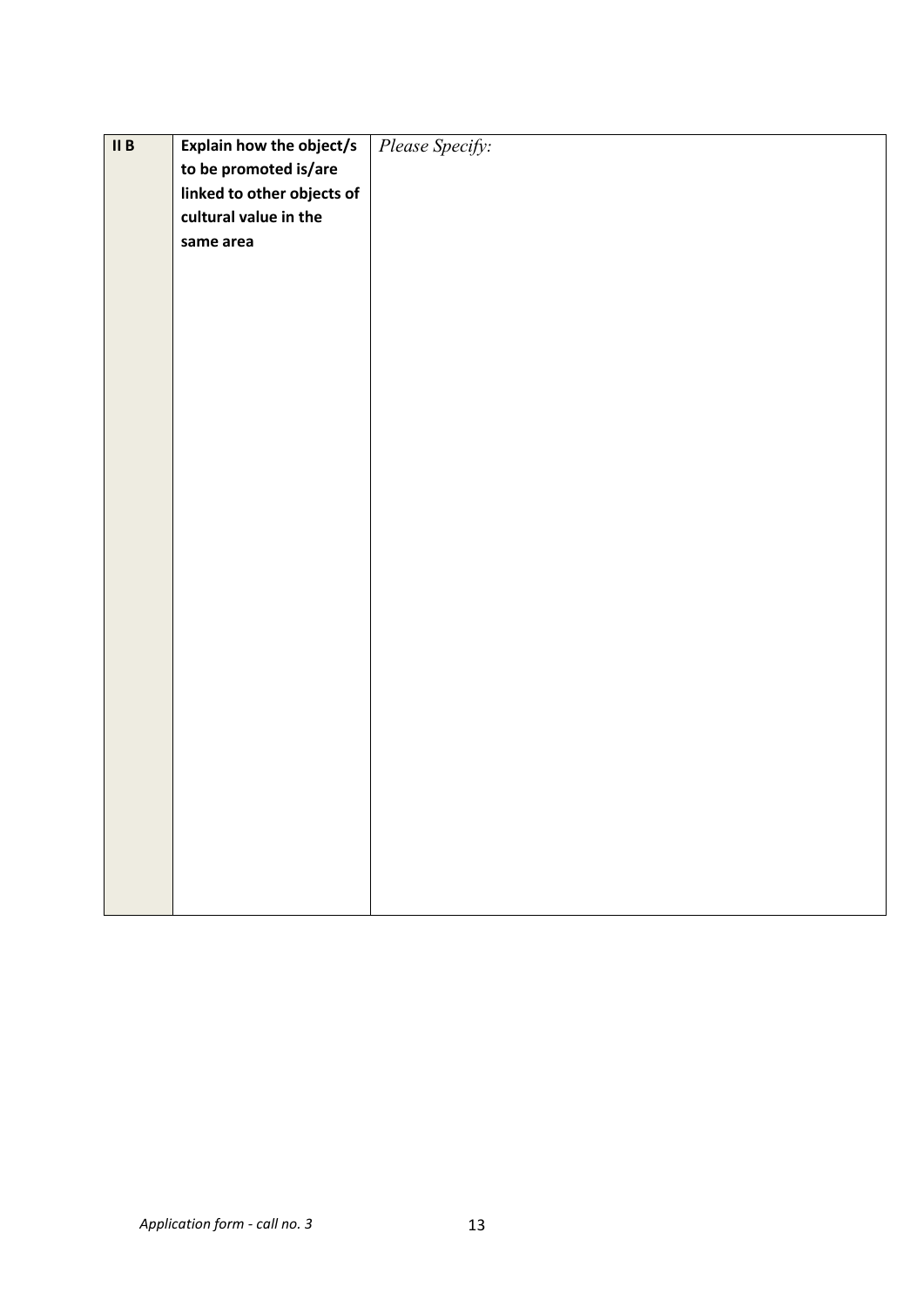| II C  | Explain how the object/s<br>to be promoted is/are<br>linked to other objects of<br>touristic value in the<br>same area | Please Specify:                                                                                                                                                                 |
|-------|------------------------------------------------------------------------------------------------------------------------|---------------------------------------------------------------------------------------------------------------------------------------------------------------------------------|
|       |                                                                                                                        |                                                                                                                                                                                 |
|       |                                                                                                                        |                                                                                                                                                                                 |
|       |                                                                                                                        |                                                                                                                                                                                 |
|       |                                                                                                                        | (III) TYPE OF PROJECT                                                                                                                                                           |
| III A | Is the project an<br>integrated project in that<br>it incorporates the<br>achievement of more<br>than one objective?   | <b>YES</b><br>NO<br>Kindly, choose from the below identified objectives:<br>Cultural exchange<br>Enhancing of life quality<br>$\Box$ Leisure & entertainment<br>Skills building |
|       |                                                                                                                        | Please provide details for each identified objective:                                                                                                                           |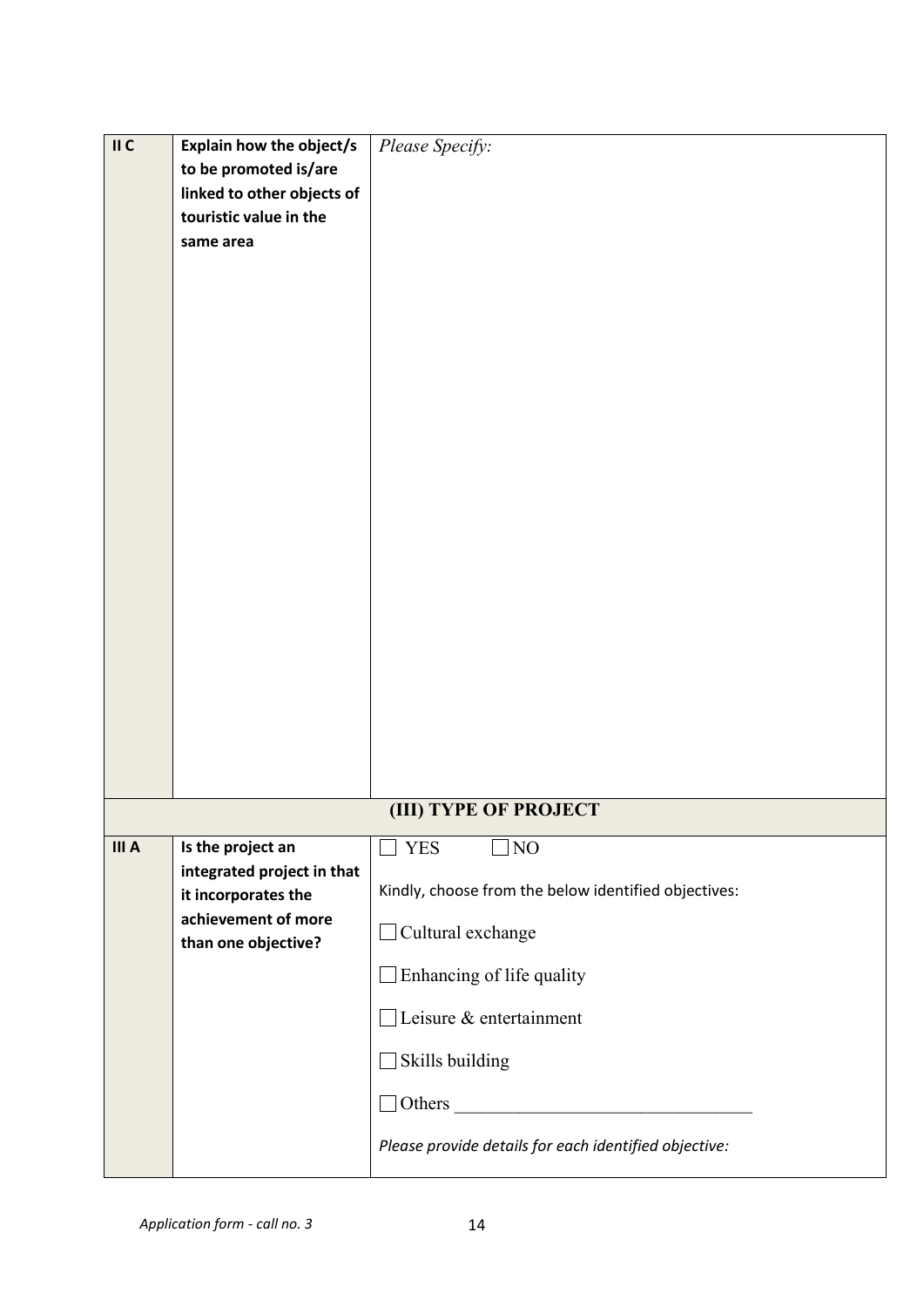| III <sub>B</sub> | Is the investment area-<br>based and targeting<br>more than one<br>object/site within the<br>same area?                                                                       | <b>YES</b><br>NO<br>If yes, please provide details: |
|------------------|-------------------------------------------------------------------------------------------------------------------------------------------------------------------------------|-----------------------------------------------------|
| III C            | Does the project involve<br>more than one local<br>actor?<br>(project's involving more<br>than one partner will be<br>given extra points as per<br>selection criteria points) | <b>YES</b><br>NO<br>If yes, please provide details: |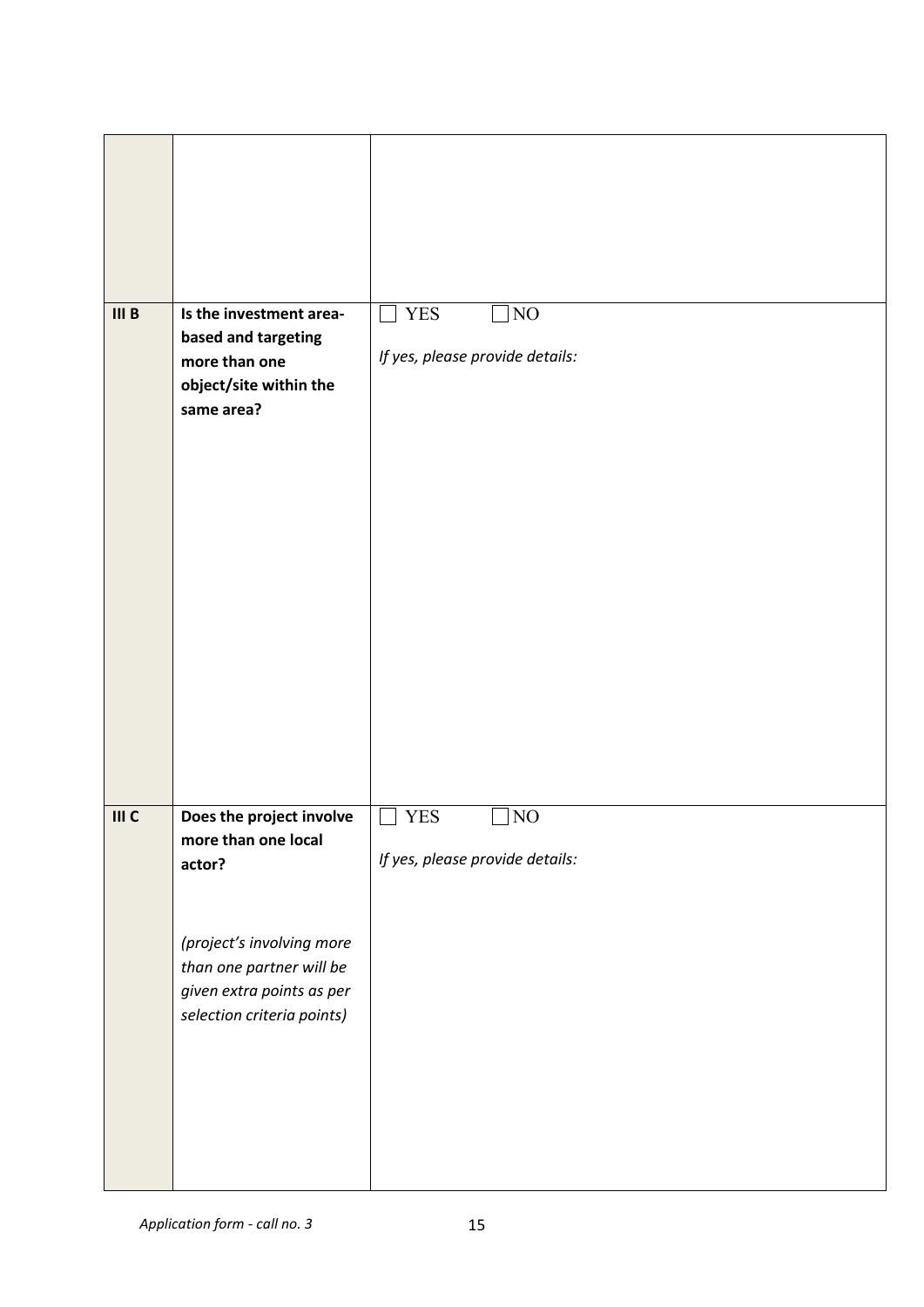|            |                                                                                                                                                                                                                                                                                    | (IV) PREPAREDENESS                                                                                                                                                                      |
|------------|------------------------------------------------------------------------------------------------------------------------------------------------------------------------------------------------------------------------------------------------------------------------------------|-----------------------------------------------------------------------------------------------------------------------------------------------------------------------------------------|
| <b>IVA</b> | Were the necessary<br>consultations with<br>stakeholders and<br>business operators (e.g.<br>in tourism sector) made?<br>(Refers to the submission<br>of BOQs, quotations,<br>business operation in the<br>locality/ies, Malta<br>Tourism Authority and<br>owner's consent)         | <b>YES</b><br>NO<br>Please specify:                                                                                                                                                     |
| <b>IVB</b> | <b>Evidence that the</b><br>proposed project is fully<br>compatible with the<br>policies and objectives of<br>Malta's tourism policy,<br>including rural tourism<br>policies, on the basis of<br>consultations and<br>communications with the<br>relevant competent<br>authorities | <b>Development Notification Order (DNO)</b><br>$\Box$ NO<br>$\neg$ YES<br>DNO Ref No:<br>In Application Process<br>Application Ref No:<br><b>FULL PERMIT</b><br>$\Box$ YES<br>$\Box$ NO |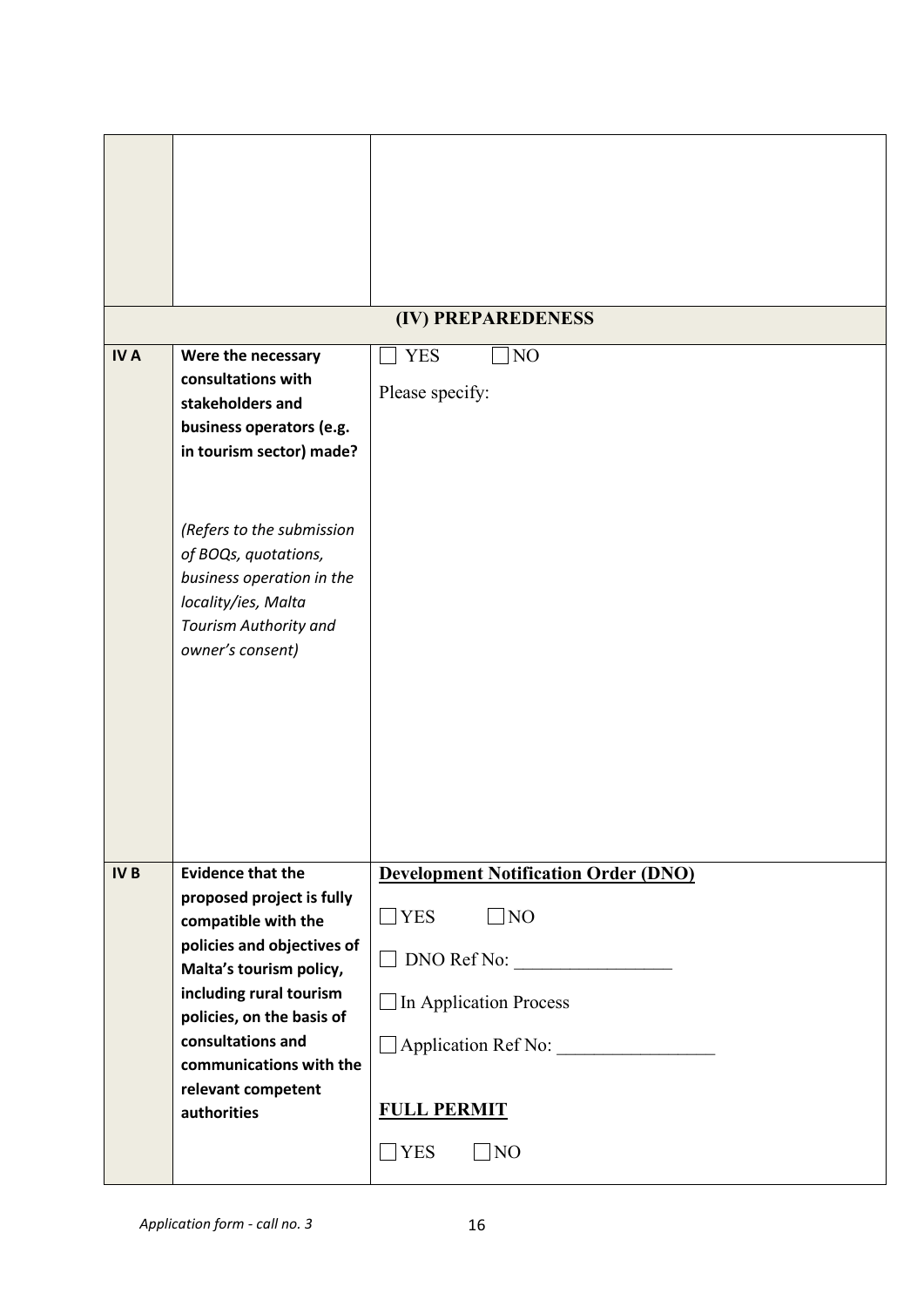|    | (Please indicate clearly with<br>a clarification letter from PA<br>whether the project requires<br>a Permit or not. Even if the<br>infrastructural project is<br>minor and no planning<br>permits are required, please<br>submit with the application<br>a confirmation from the<br><b>Planning Authority)</b> | Full permit Ref No:<br>$\Box$ In Application Process<br>Application Ref No:<br>$\Box$ Not Applicable<br>(V) SUSTAINABILITY OF THE PROJECT |
|----|----------------------------------------------------------------------------------------------------------------------------------------------------------------------------------------------------------------------------------------------------------------------------------------------------------------|-------------------------------------------------------------------------------------------------------------------------------------------|
| VA | a) Explain how the<br>project sustains the<br>climate and<br>environment. What are<br>the effects of the project<br>on the climate and<br>environment?                                                                                                                                                         | Please provide details:                                                                                                                   |
| VB | <b>Explain how the</b><br>investment supports the<br>policies related to gender<br>equality and non-<br>discrimination                                                                                                                                                                                         | Please provide details:                                                                                                                   |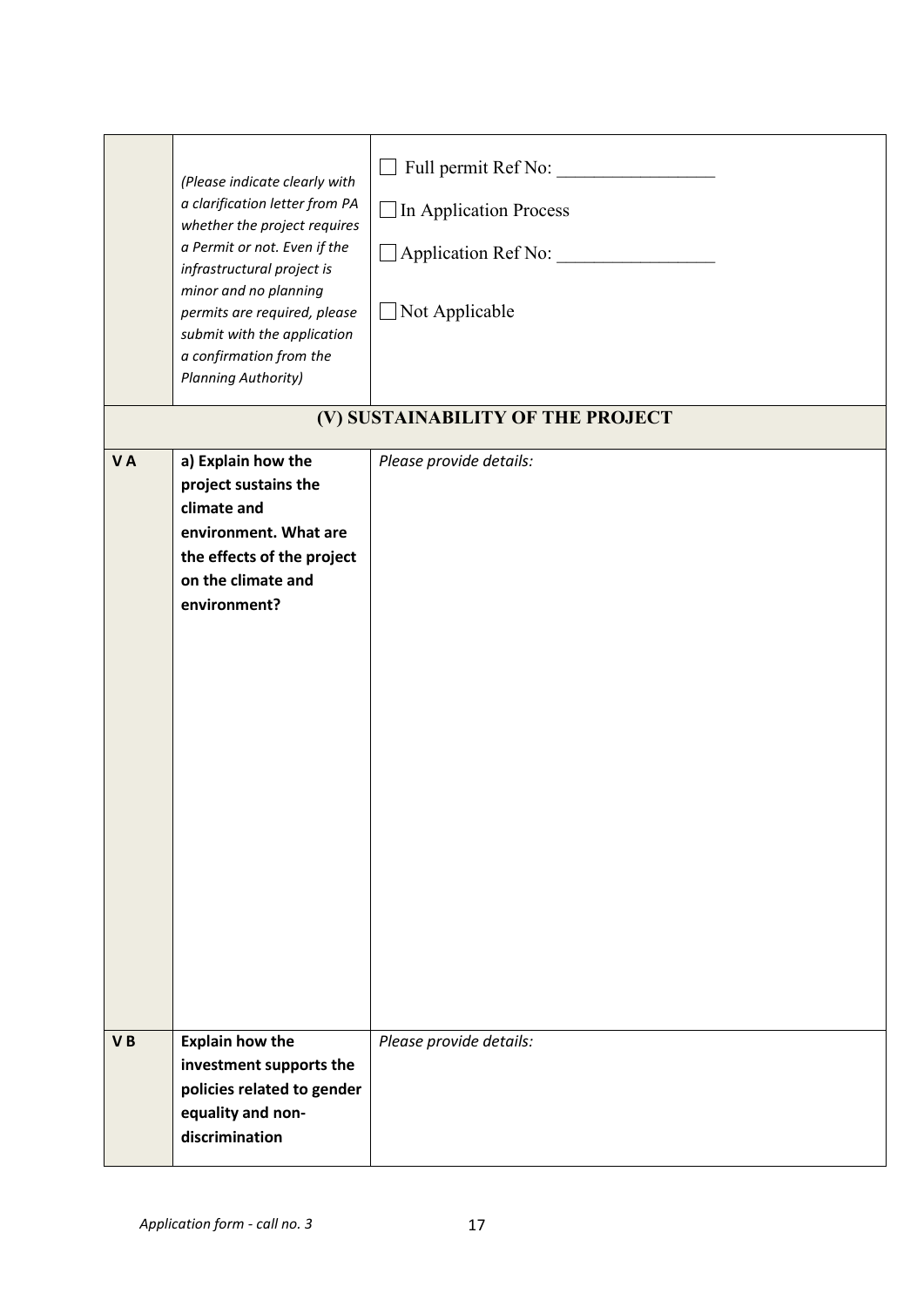|     | <b>SECTION 6: FUNDING DETAILS</b>                                                                                                                                                                                                                        |  |  |  |  |  |  |  |
|-----|----------------------------------------------------------------------------------------------------------------------------------------------------------------------------------------------------------------------------------------------------------|--|--|--|--|--|--|--|
| 6A. | Please provide information on the corresponding match funding. The applicant must indicate<br>how it will provide the share of co-financing which amounts to 20% of the total eligible cost<br>of the proposed investment. Please tick where applicable. |  |  |  |  |  |  |  |
|     | <b>MARK WITH AN 'X' WHERE APPLICABLE</b>                                                                                                                                                                                                                 |  |  |  |  |  |  |  |
|     | Match funding from own financial resources (Please provide adequate                                                                                                                                                                                      |  |  |  |  |  |  |  |
|     | evidence to support the statement i.e. declaration from a certified                                                                                                                                                                                      |  |  |  |  |  |  |  |
|     | accountant or auditor confirming that the applicant can match the funding                                                                                                                                                                                |  |  |  |  |  |  |  |
|     | required from own financial resources);                                                                                                                                                                                                                  |  |  |  |  |  |  |  |
|     | Match funding from Bank Loan (please provide a letter from a commercial                                                                                                                                                                                  |  |  |  |  |  |  |  |
|     | bank confirming availability of credit facility).<br>In the case of a Bank Loan, please specify:                                                                                                                                                         |  |  |  |  |  |  |  |
|     | <b>Name of Bank:</b>                                                                                                                                                                                                                                     |  |  |  |  |  |  |  |
|     |                                                                                                                                                                                                                                                          |  |  |  |  |  |  |  |
|     | <b>Branch:</b>                                                                                                                                                                                                                                           |  |  |  |  |  |  |  |
|     | <b>Contact Person:</b>                                                                                                                                                                                                                                   |  |  |  |  |  |  |  |
|     | <b>Telephone Number:</b>                                                                                                                                                                                                                                 |  |  |  |  |  |  |  |
| 6B. | Have you sought/received grant aid from other sources in respect of this project?                                                                                                                                                                        |  |  |  |  |  |  |  |
|     | <b>MARK WITH AN 'X' WHERE APPLICABLE</b>                                                                                                                                                                                                                 |  |  |  |  |  |  |  |
|     | YES                                                                                                                                                                                                                                                      |  |  |  |  |  |  |  |
|     | <b>NO</b>                                                                                                                                                                                                                                                |  |  |  |  |  |  |  |
|     | If yes, please provide details:                                                                                                                                                                                                                          |  |  |  |  |  |  |  |
|     |                                                                                                                                                                                                                                                          |  |  |  |  |  |  |  |
|     |                                                                                                                                                                                                                                                          |  |  |  |  |  |  |  |
| 6C. | Have you ever incurred a Penalty applied under any EU Funding Scheme?                                                                                                                                                                                    |  |  |  |  |  |  |  |
|     | (Please note that this does not disqualify you from applying for RDP Funding)                                                                                                                                                                            |  |  |  |  |  |  |  |
|     | <b>MARK WITH AN 'X' WHERE APPLICABLE</b>                                                                                                                                                                                                                 |  |  |  |  |  |  |  |
|     | <b>YES</b>                                                                                                                                                                                                                                               |  |  |  |  |  |  |  |
|     | <b>NO</b>                                                                                                                                                                                                                                                |  |  |  |  |  |  |  |
|     | If yes, please provide details:                                                                                                                                                                                                                          |  |  |  |  |  |  |  |
|     |                                                                                                                                                                                                                                                          |  |  |  |  |  |  |  |
|     |                                                                                                                                                                                                                                                          |  |  |  |  |  |  |  |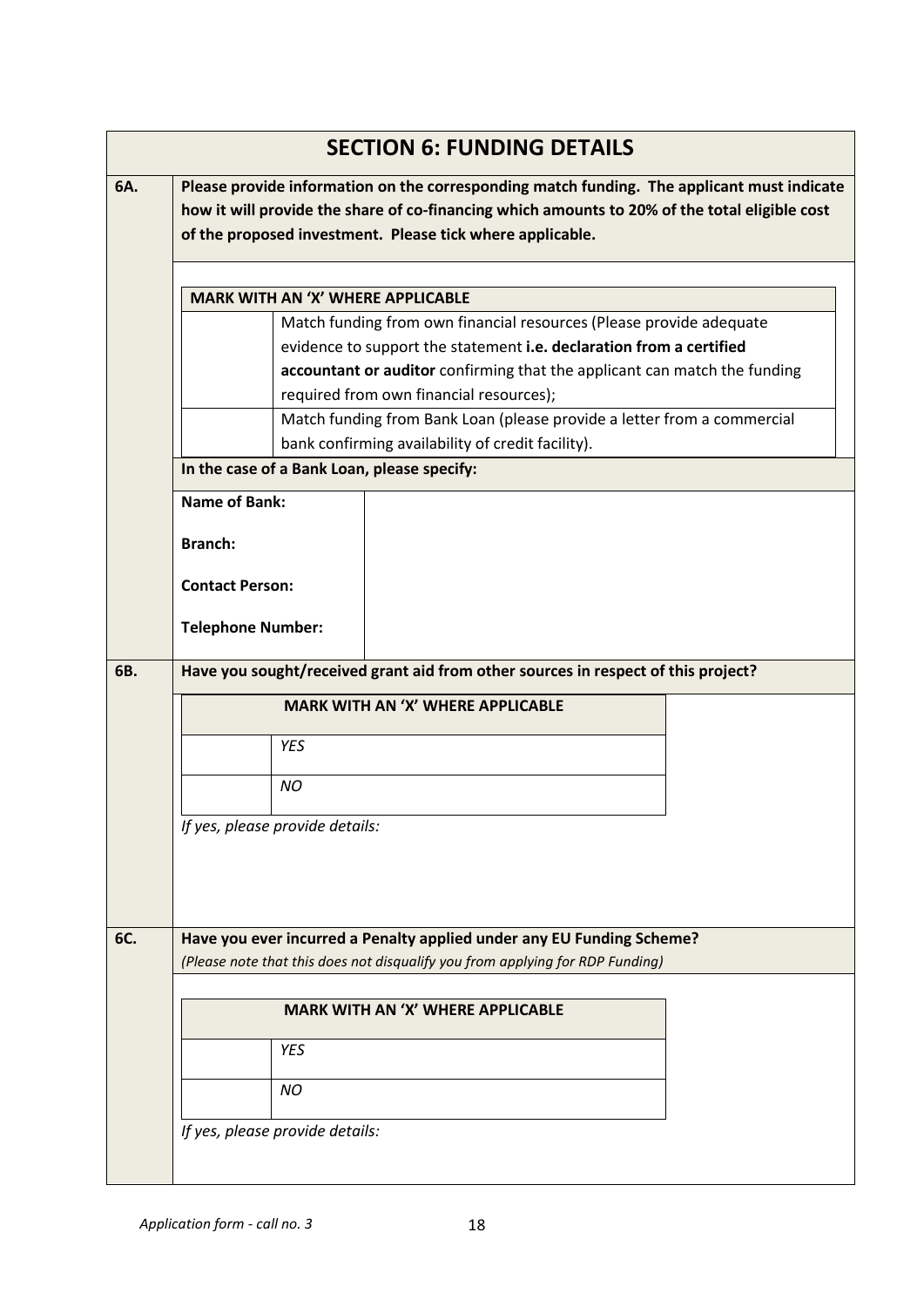|            |                                                    | <b>SECTION 7: PROJECT MANAGEMENT DETAILS</b> |
|------------|----------------------------------------------------|----------------------------------------------|
| 7a.        | What is the proposed start<br>date of the Project? |                                              |
|            |                                                    |                                              |
| 7b.        | What is the estimated time<br>in months for the    |                                              |
|            | implementation and                                 |                                              |
|            | completion of the Project?                         |                                              |
| 7c.        | What is the total cost of the                      | €                                            |
|            | Project? (excl. VAT)                               |                                              |
| 7d.        | How do you intend to finance it?                   |                                              |
|            | Own Funds (20%) €                                  |                                              |
|            | Vat Rate (%)                                       |                                              |
|            | Vat Amount €                                       |                                              |
|            | Loans €                                            |                                              |
|            | Grant (80%) €                                      |                                              |
|            | Others (Please specify) €                          |                                              |
|            | Total: $\epsilon$                                  |                                              |
| <b>7e.</b> | What is the Total Grant Aid (80%) Requested?       |                                              |
|            | €                                                  |                                              |
|            |                                                    |                                              |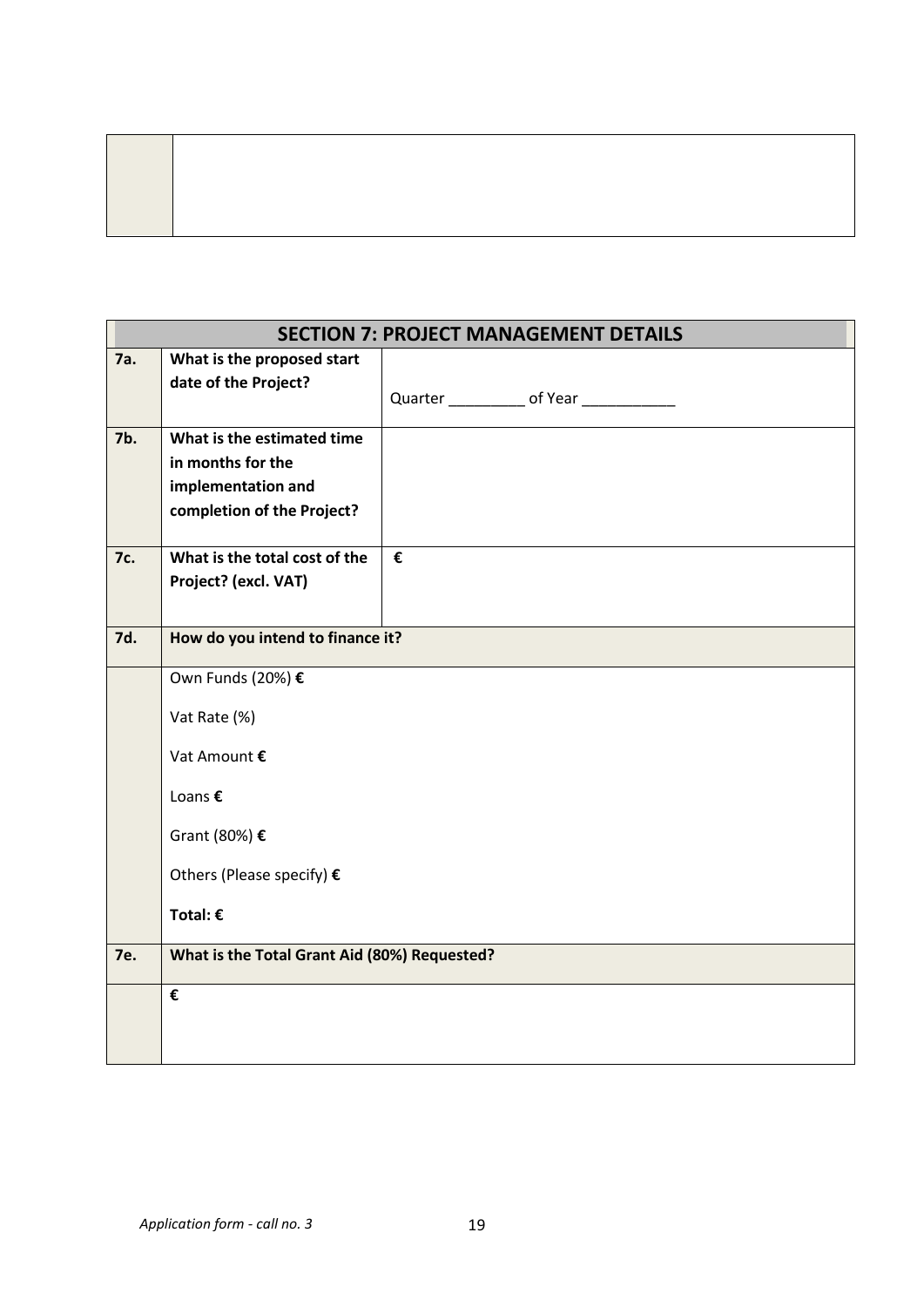| Column 1                                                                                                                                                                              | Column <sub>2</sub>                                                          | Column 3                        | Column 4                    | Column 5                                    | Column $61$                                                       | Column $7^2$                                                   |  |
|---------------------------------------------------------------------------------------------------------------------------------------------------------------------------------------|------------------------------------------------------------------------------|---------------------------------|-----------------------------|---------------------------------------------|-------------------------------------------------------------------|----------------------------------------------------------------|--|
| In this column please specify the<br>investment component relative to<br>the type of investment                                                                                       | <b>Chosen</b><br>Quotations/<br><b>Bill of</b><br><b>Quantities</b><br>(BOQ) | Value<br>excluding<br>VAT $(f)$ | <b>VAT</b><br>Amount<br>(E) | <b>Final Cost</b><br>including<br>VAT $(6)$ | Applicant's<br>Contribution<br>$(20\%)$<br>excluding<br>VAT $(6)$ | Applicant's<br>Contribution<br>(20%)<br>including<br>VAT $(f)$ |  |
| The procurement of services                                                                                                                                                           |                                                                              |                                 |                             |                                             |                                                                   |                                                                |  |
| <b>General professional fees</b>                                                                                                                                                      |                                                                              |                                 |                             |                                             |                                                                   |                                                                |  |
| Knowledge capacity building<br>of documentary evidence                                                                                                                                |                                                                              |                                 |                             |                                             |                                                                   |                                                                |  |
| <b>Costs linked to public</b><br>relations of the project                                                                                                                             |                                                                              |                                 |                             |                                             |                                                                   |                                                                |  |
| Marketing,<br>advertising,<br>branding, promotion and<br>information<br>dissemination<br>activities                                                                                   |                                                                              |                                 |                             |                                             |                                                                   |                                                                |  |
| <b>Printing of material</b>                                                                                                                                                           |                                                                              |                                 |                             |                                             |                                                                   |                                                                |  |
| The installation of physical<br>infrastructure for promotion<br>and information (sign-posts,<br>boards, information panels,<br>etc.)                                                  |                                                                              |                                 |                             |                                             |                                                                   |                                                                |  |
| Very small, one-off,<br>structural investments that<br>are directly related to the<br>improvement of access and<br>mobility of visitors (up to<br>20% of the total eligible<br>costs) |                                                                              |                                 |                             |                                             |                                                                   |                                                                |  |
| <b>Others - Please specify</b>                                                                                                                                                        |                                                                              |                                 |                             |                                             |                                                                   |                                                                |  |
| <b>TOTAL cost of the</b><br>component investment:                                                                                                                                     |                                                                              |                                 |                             |                                             |                                                                   |                                                                |  |

<span id="page-19-0"></span>**<sup>1</sup> The applicant must co-finance 20% of the eligible cost of the proposed investment.**

<span id="page-19-1"></span><sup>&</sup>lt;sup>2</sup> The applicant must co-finance 20% of the eligible cost of the proposed investment. In this column the applicant must indicate **his/her contribution plus the VAT component that must be paid bythe applicant unless this is unrecoverable.**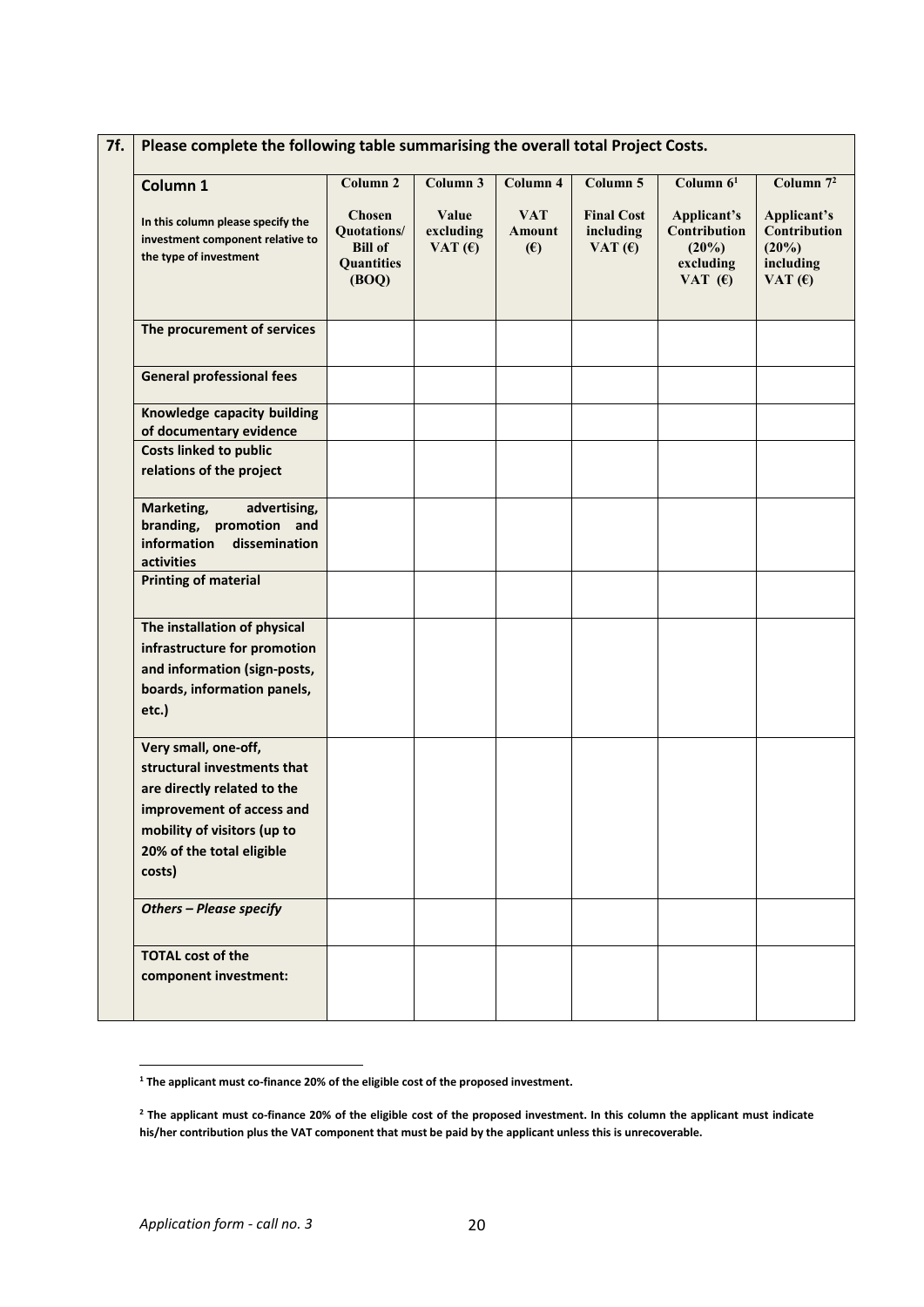|                       |                                                              |                                              |                                                   | 7g. State the expected time frames each individual line item (investment) will be procured and disbursed |                                            |                                 |
|-----------------------|--------------------------------------------------------------|----------------------------------------------|---------------------------------------------------|----------------------------------------------------------------------------------------------------------|--------------------------------------------|---------------------------------|
|                       | (Applicable for Voluntary organisations and private entities |                                              |                                                   |                                                                                                          |                                            |                                 |
| <b>Description of</b> | Quotation                                                    | <b>Indicative</b>                            | Indicative                                        | <b>Value Excluding</b>                                                                                   | <b>VAT</b>                                 | <b>Total Amount</b>             |
| line item             | number/<br>Architect's<br><b>Estimate</b>                    | Procurement<br>Date (Year<br>and Month)      | <b>Disbursement</b><br>Date/s (Year<br>and Month) | <b>VAT</b><br>(€)                                                                                        | Amount<br>and Rates<br>(%)<br>$(\epsilon)$ | (Including VAT)<br>$(\epsilon)$ |
|                       |                                                              | (When the<br>line items will<br>be procured) | (When claims<br>will be<br>submitted to<br>ARPA)  |                                                                                                          |                                            |                                 |
|                       |                                                              |                                              |                                                   |                                                                                                          |                                            |                                 |
|                       |                                                              |                                              |                                                   |                                                                                                          |                                            |                                 |
|                       |                                                              |                                              |                                                   |                                                                                                          |                                            |                                 |
|                       |                                                              |                                              |                                                   |                                                                                                          |                                            |                                 |
|                       |                                                              |                                              |                                                   |                                                                                                          |                                            |                                 |
|                       |                                                              |                                              |                                                   |                                                                                                          |                                            |                                 |
|                       |                                                              |                                              |                                                   |                                                                                                          |                                            |                                 |
| <b>TOTAL</b>          |                                                              |                                              |                                                   |                                                                                                          |                                            |                                 |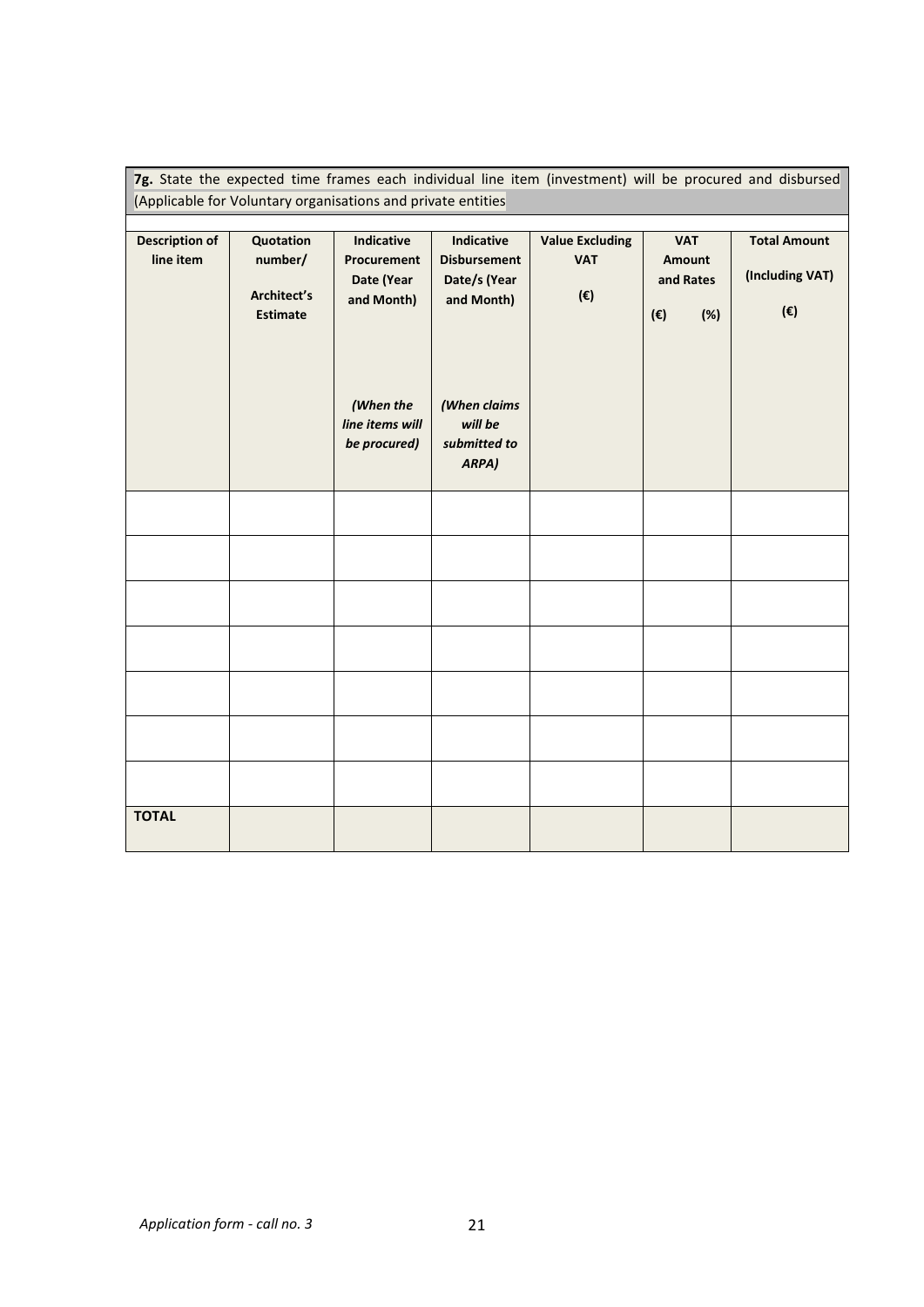### **7h. To be filled in by Public Entities (Local Councils) only**

### **(I) State the expected numberof tenders and the total value of each tender in €. VAT should be quoted separately.**

| Name of<br><b>Tender/Call</b> | Type of<br><b>Tender</b> | Procedure | <b>Estimated Value</b><br>$(\boldsymbol{\epsilon})$ | <b>VAT</b><br>$(\boldsymbol{\epsilon})$ | <b>Total</b><br>(Including VAT)<br>$(\boldsymbol{\epsilon})$ |
|-------------------------------|--------------------------|-----------|-----------------------------------------------------|-----------------------------------------|--------------------------------------------------------------|
|                               |                          |           |                                                     |                                         |                                                              |
|                               |                          |           |                                                     |                                         |                                                              |
|                               |                          |           |                                                     |                                         |                                                              |
|                               |                          |           |                                                     |                                         |                                                              |
|                               |                          |           |                                                     |                                         |                                                              |
| <b>TOTAL</b>                  |                          |           |                                                     |                                         |                                                              |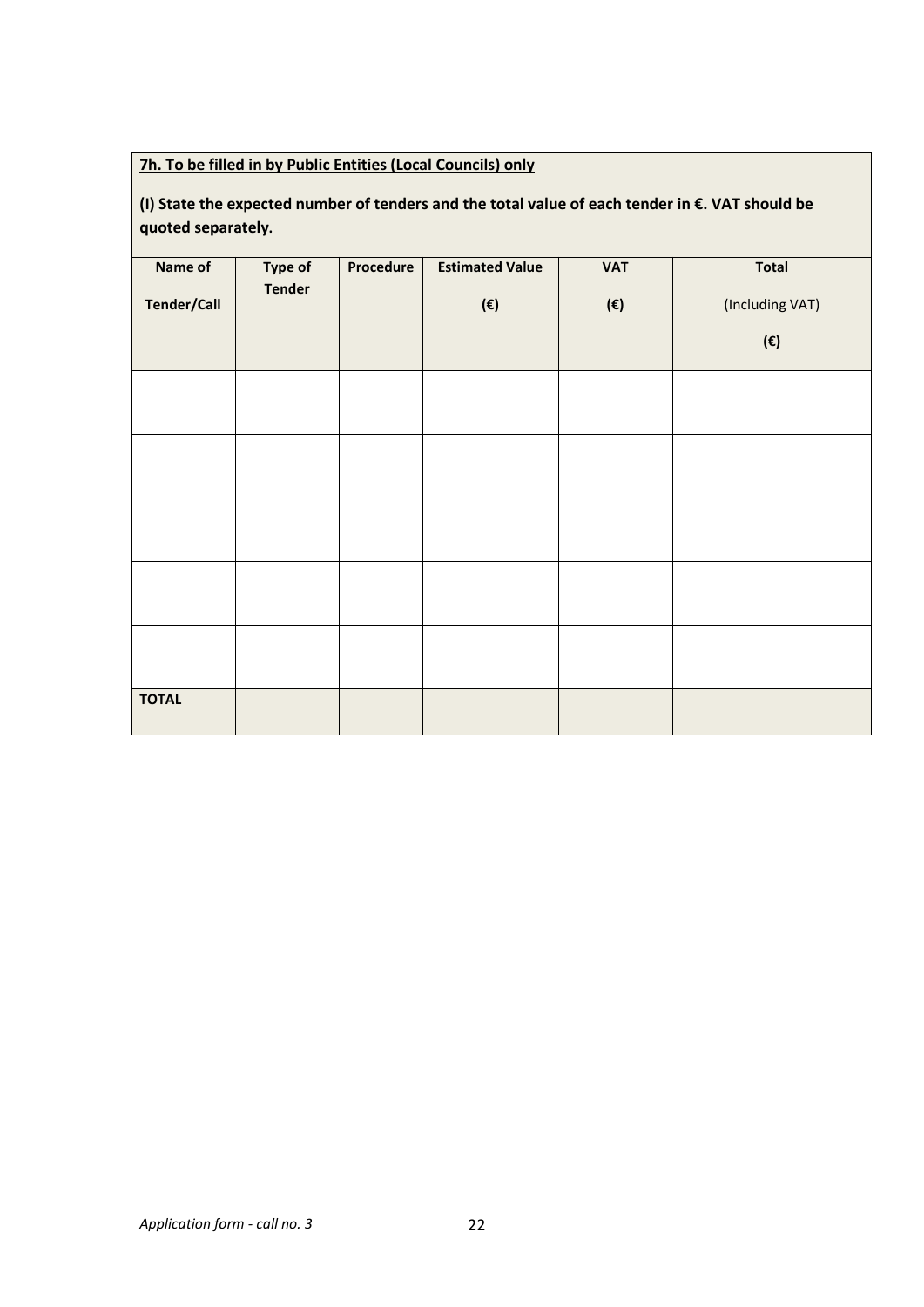| (II) Implementation Schedule<br>In the table below, indicate the stage of the tender/call per quarter.             |                 |                       |                 |                 |                 |                 |                 |                 |  |
|--------------------------------------------------------------------------------------------------------------------|-----------------|-----------------------|-----------------|-----------------|-----------------|-----------------|-----------------|-----------------|--|
| Please use the following acronyms<br>I = Implementation C = Closure<br>T = Tendering & Contracting<br>$D = Design$ |                 |                       |                 |                 |                 |                 |                 |                 |  |
| Year                                                                                                               |                 | N <sup>th</sup> Year* |                 |                 | $N+1$           |                 |                 |                 |  |
| (Please specify<br>the N <sup>th</sup> year)                                                                       | 201             |                       |                 |                 | 201             |                 |                 |                 |  |
| <b>Quarters</b>                                                                                                    | 1 <sup>st</sup> | 2 <sub>nd</sub>       | 3 <sup>rd</sup> | 4 <sup>th</sup> | 1 <sup>st</sup> | 2 <sub>nd</sub> | 3 <sup>rd</sup> | 4 <sup>th</sup> |  |
| Tender/Call 1                                                                                                      |                 |                       |                 |                 |                 |                 |                 |                 |  |
| Tender/Call 2                                                                                                      |                 |                       |                 |                 |                 |                 |                 |                 |  |
| Tender/Call 3                                                                                                      |                 |                       |                 |                 |                 |                 |                 |                 |  |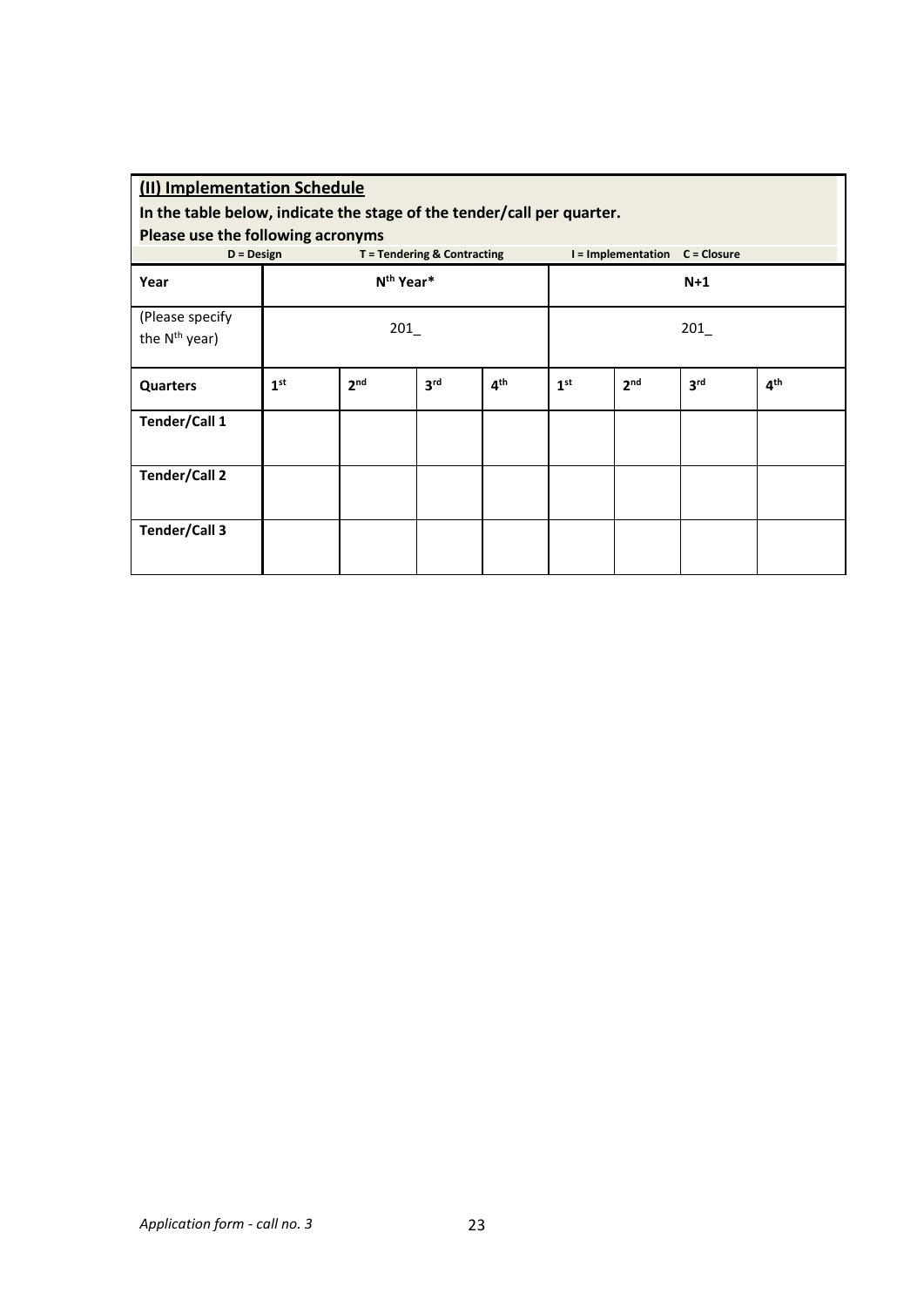| (III) Contracting, Disbursement and Payment Claim Schedule                                                                                                                                                                                              |                                                                                |                                |                 |                 |                 |                 |                 |                 |                           |              |
|---------------------------------------------------------------------------------------------------------------------------------------------------------------------------------------------------------------------------------------------------------|--------------------------------------------------------------------------------|--------------------------------|-----------------|-----------------|-----------------|-----------------|-----------------|-----------------|---------------------------|--------------|
|                                                                                                                                                                                                                                                         |                                                                                |                                |                 |                 |                 |                 |                 |                 |                           |              |
|                                                                                                                                                                                                                                                         | Year                                                                           | N <sup>th</sup> Year*          |                 |                 |                 |                 |                 | $N+1$           |                           | <b>TOTAL</b> |
|                                                                                                                                                                                                                                                         |                                                                                | (Starting year of the project) |                 |                 |                 |                 |                 |                 |                           |              |
|                                                                                                                                                                                                                                                         | (Please<br>specify the N <sup>th</sup><br>year)                                | 201                            |                 |                 |                 |                 | 201             |                 |                           |              |
|                                                                                                                                                                                                                                                         | Quarter                                                                        | 1 <sup>st</sup>                | 2 <sup>nd</sup> | 3 <sup>rd</sup> | 4 <sup>th</sup> | 1 <sup>st</sup> | 2 <sub>nd</sub> | 3 <sup>rd</sup> | 4 <sup>th</sup>           |              |
| <b>Total eligible</b>                                                                                                                                                                                                                                   | Contracted                                                                     |                                |                 |                 |                 |                 |                 |                 |                           |              |
| $\cos ts$<br>(excl VAT)                                                                                                                                                                                                                                 | Disbursement                                                                   |                                |                 |                 |                 |                 |                 |                 |                           |              |
| (E)                                                                                                                                                                                                                                                     |                                                                                |                                |                 |                 |                 |                 |                 |                 |                           |              |
| VAT (€)                                                                                                                                                                                                                                                 | Contracted                                                                     |                                |                 |                 |                 |                 |                 |                 |                           |              |
|                                                                                                                                                                                                                                                         | Disbursement                                                                   |                                |                 |                 |                 |                 |                 |                 |                           |              |
| <b>Grand Total</b><br>(€)                                                                                                                                                                                                                               | <b>Contracted</b>                                                              |                                |                 |                 |                 |                 |                 |                 |                           |              |
|                                                                                                                                                                                                                                                         | <b>Disbursement</b>                                                            |                                |                 |                 |                 |                 |                 |                 |                           |              |
| Submission<br>of Payment<br>Claim                                                                                                                                                                                                                       | <b>Eligible cost</b><br>only                                                   |                                |                 |                 |                 |                 |                 |                 |                           |              |
|                                                                                                                                                                                                                                                         | (a) Has the project gone out to tender?                                        |                                |                 | Yes             |                 | <b>No</b>       |                 |                 | (please mark accordingly) |              |
| If yes, has/have the tender(s) been advertised in the Official Journal of the European<br>a.<br>Communities/Government Gazette?<br>Yes/No<br>If the tender(s) has/have been advertised, please indicate:<br>$\mathbf b$ .<br>Advertisement number<br>i. |                                                                                |                                |                 |                 |                 |                 |                 |                 |                           |              |
| ii.                                                                                                                                                                                                                                                     | Date (please supply a copy of the advert)                                      |                                |                 |                 |                 |                 |                 |                 |                           |              |
|                                                                                                                                                                                                                                                         | If no, please provide details of the tendering arrangements anticipated.<br>c. |                                |                 |                 |                 |                 |                 |                 |                           |              |
|                                                                                                                                                                                                                                                         |                                                                                |                                |                 |                 |                 |                 |                 |                 |                           |              |
|                                                                                                                                                                                                                                                         |                                                                                |                                |                 |                 |                 |                 |                 |                 |                           |              |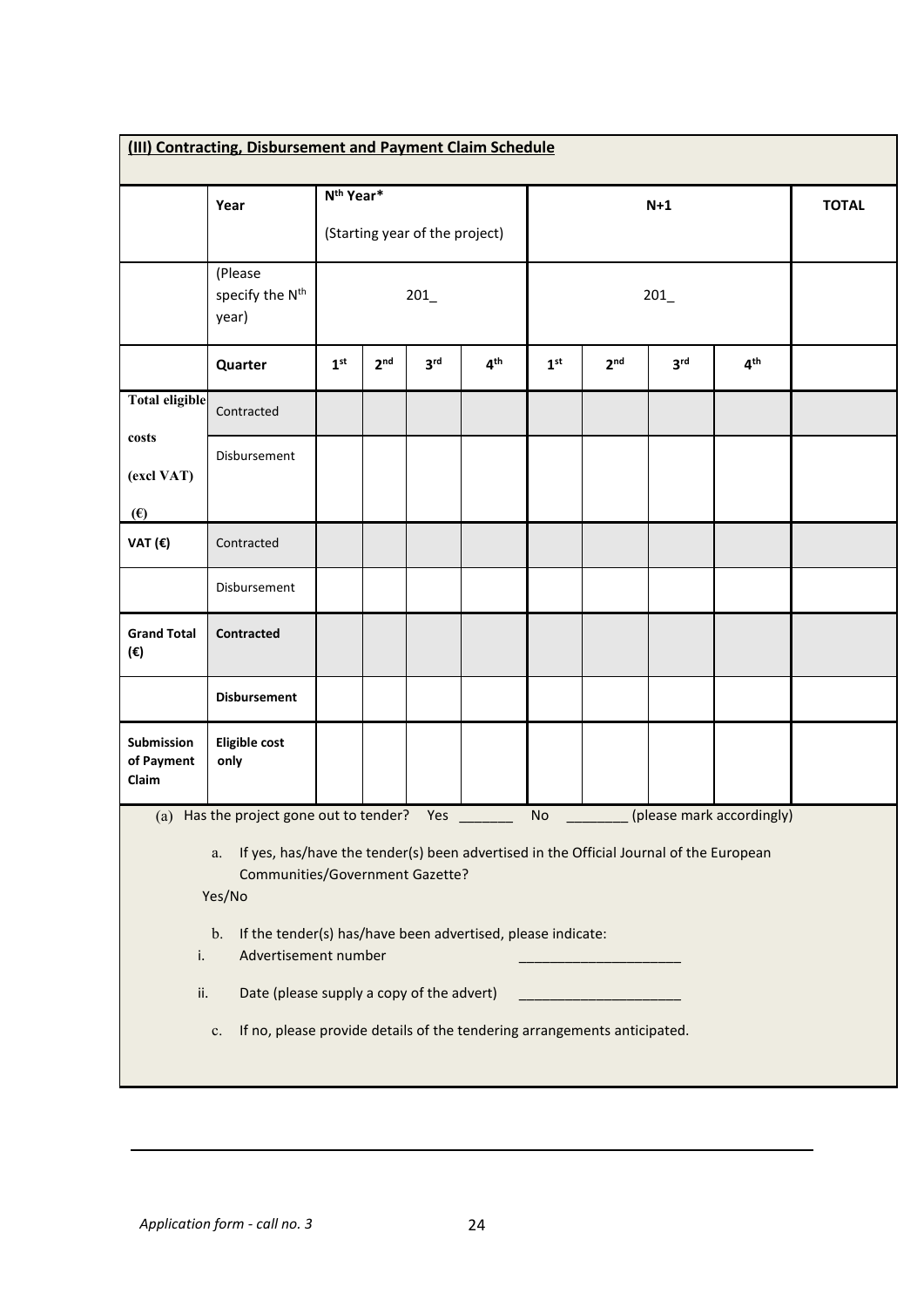|     | <b>SECTION 8: APPLICATION REQUIREMENTS CHECKLIST</b>                                                                                                                                                                                                                                                                                 |            |           |                          |
|-----|--------------------------------------------------------------------------------------------------------------------------------------------------------------------------------------------------------------------------------------------------------------------------------------------------------------------------------------|------------|-----------|--------------------------|
|     | Are the following documents in place?                                                                                                                                                                                                                                                                                                |            |           |                          |
|     | Mark with an X were applicable                                                                                                                                                                                                                                                                                                       | <b>YES</b> | <b>NO</b> | <b>Not</b><br>applicable |
| 1)  | Original signed project application form (1) together with one (1) copy of<br>the signed project application form. This should include the supporting<br>documents. A digital version in of the application form in both pdf and<br>and word formats, together with a pdf version of all supporting<br>documents should be included. |            |           |                          |
| 2)  | Copy of I.D. Card of Project Leader                                                                                                                                                                                                                                                                                                  |            |           |                          |
| 3)  | Letter of Intent signed by the entity's official representatives or by the<br>majority of the committee appointing the Project Leader                                                                                                                                                                                                |            |           |                          |
| 4)  | Title Deeds or Lease or other form of contract for Project Location<br>(Contract) in case of infrastructural interventions or any other<br>interventions that are related to the building                                                                                                                                            |            |           |                          |
| 5)  | Signed Owner's consent in the case of a lease/management<br>agreement/guardianship or any other form of contract for the works to<br>be carried out                                                                                                                                                                                  |            |           |                          |
| 6)  | Section 7G of the application duly filled                                                                                                                                                                                                                                                                                            |            |           |                          |
| 7)  | Section 7H of the application duly filled                                                                                                                                                                                                                                                                                            |            |           |                          |
| 8)  | Sections 7i and 7K of the application duly filled                                                                                                                                                                                                                                                                                    |            |           |                          |
| 9)  | Copy of Voluntary Organisation (VO) Certificate issued by the<br><b>Commissioner for Voluntary Organisations</b>                                                                                                                                                                                                                     |            |           |                          |
| 10) | A copy of the latest certificate of compliance issued by the<br><b>Commissioner for Voluntary Organisations</b>                                                                                                                                                                                                                      |            |           |                          |
| 11) | The latest signed VO statute as approved by the Commissioner for<br><b>Voluntary Organisations</b>                                                                                                                                                                                                                                   |            |           |                          |
| 12) | The latest financial Accounts as submitted to the Commissioner for<br>Voluntary Organisations (minimum for the year 2020)                                                                                                                                                                                                            |            |           |                          |
| 13) | Audited financial statements of year n-1. If n1 year audited accounts<br>are not available, the applicant is to submit management<br>financial accounts.                                                                                                                                                                             |            |           |                          |
| 14) | The most recent site plans and approved drawings found in the PA<br>website related to the proposed investment                                                                                                                                                                                                                       |            |           |                          |
| 15) | Income tax compliance certificate $-$ a certificate issued not earlier than<br>three months from the date of the application submission, by the                                                                                                                                                                                      |            |           |                          |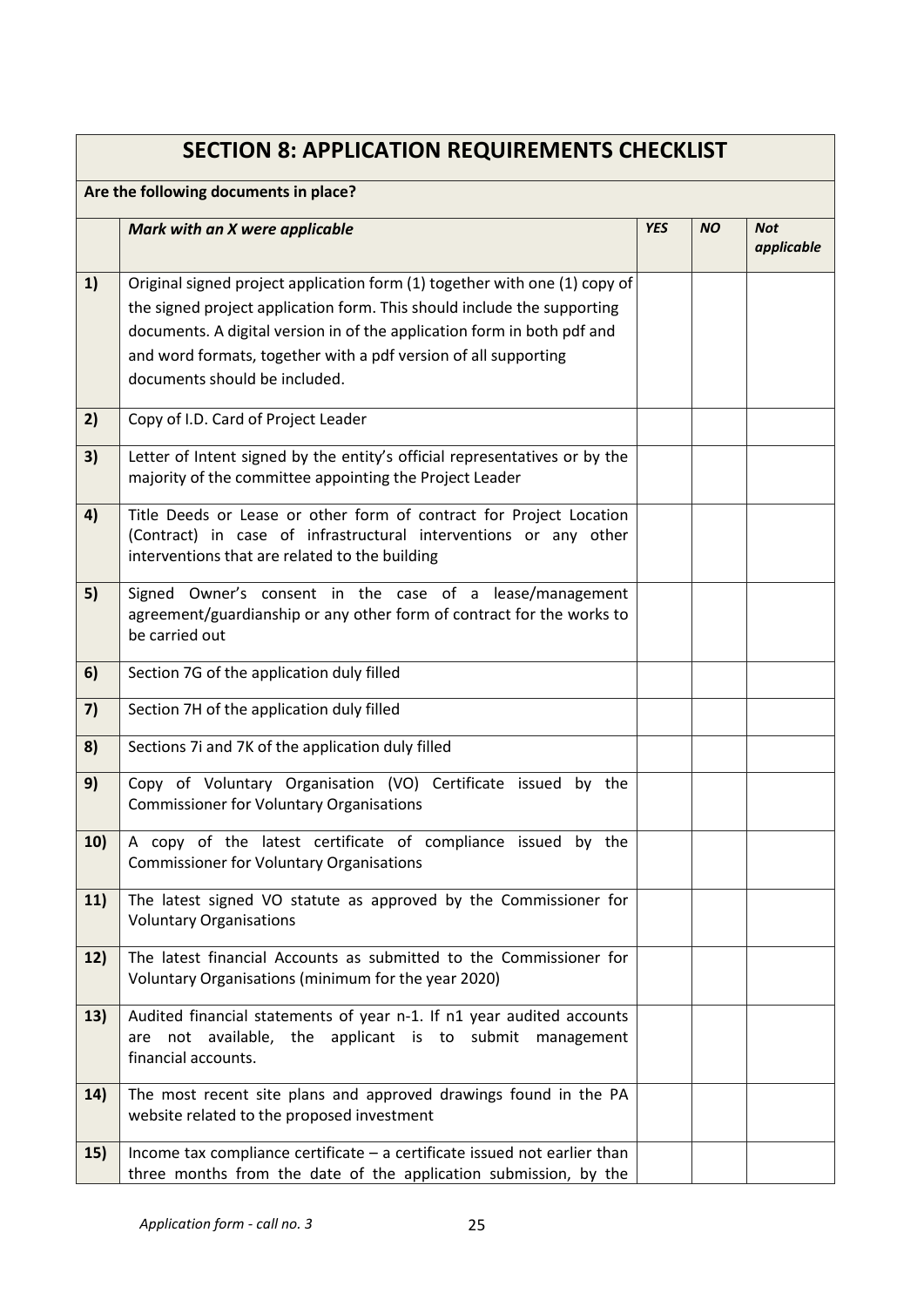|            | Inland Revenue Department confirming that the applicant has no<br>liabilities in respect of Income Tax or is otherwise honouring an<br>agreement for settling any outstanding amounts. An email should be<br>sent on certificates.cfr@gov.mt                                                                                 |  |  |  |  |
|------------|------------------------------------------------------------------------------------------------------------------------------------------------------------------------------------------------------------------------------------------------------------------------------------------------------------------------------|--|--|--|--|
| <b>16)</b> | Copy of application with PA and proposed drawings and site plans<br>related to the proposed investment                                                                                                                                                                                                                       |  |  |  |  |
| 17)        | Correspondence with the PA that the enhancement to premises or the<br>proposed use does not require a PA permit or a DNO.                                                                                                                                                                                                    |  |  |  |  |
| 18)        | Copy of VAT Certificate                                                                                                                                                                                                                                                                                                      |  |  |  |  |
| 19)        | Copy of latest Jobsplus certificate                                                                                                                                                                                                                                                                                          |  |  |  |  |
| 20)        | Itemised comparable guaranteed quotations <sup>3</sup> or pro-forma invoices for<br>all project costs which are not related to infrastructural investment (3<br>quotations, including VAT number, original signature in case of RfQ<br>only, details of both supplier and beneficiary) - One quotation for local<br>councils |  |  |  |  |
| 21)        | Detailed, Signed and Dated Estimate by an architect in case of structural<br>works (Bill of Quantities)                                                                                                                                                                                                                      |  |  |  |  |
| 22)        | In case of the submission of minimum of 3 quotations or more, a signed<br>and dated adjudication report stating the chosen supplier/s $-$ to be<br>signed by the project leader and another legal representative of the<br>entity                                                                                            |  |  |  |  |
| 23)        | Original signed Bank, accountant or auditor's declaration confirming<br>availability of own resources if the co-financing of the project will be<br>met through own resources - (An original signed declaration stating<br>that the applicant is financially sound to cover the 20% co-financing.)                           |  |  |  |  |
| 24)        | Joint Declaration by Mayor & Executive Secretary of the Local Council<br>stating that the Local Council commits to its co-financing obligations.                                                                                                                                                                             |  |  |  |  |
| 25)        | The latest photographic evidence of the proposed investment                                                                                                                                                                                                                                                                  |  |  |  |  |
| 26)        | Signed list of committee members (including their role, ID number and<br>address)                                                                                                                                                                                                                                            |  |  |  |  |
| 27)        | All sections of the application form have been filled in                                                                                                                                                                                                                                                                     |  |  |  |  |
|            | LIST OF ANNEXES CHECKLIST                                                                                                                                                                                                                                                                                                    |  |  |  |  |
| 30)        | Annex 1 of the guidance notes - VAT Declaration Form                                                                                                                                                                                                                                                                         |  |  |  |  |

<span id="page-25-0"></span><sup>&</sup>lt;sup>3</sup> "Guaranteed quotations" means that the applicant must get a formal signed and dated quotation from the supplier/s which must remain valid until completion of the project if the project is selected for funding. This quotation must be a formal one including the letterhead of the supplier, details of both supplier and the applicant, VAT numbers and original signature.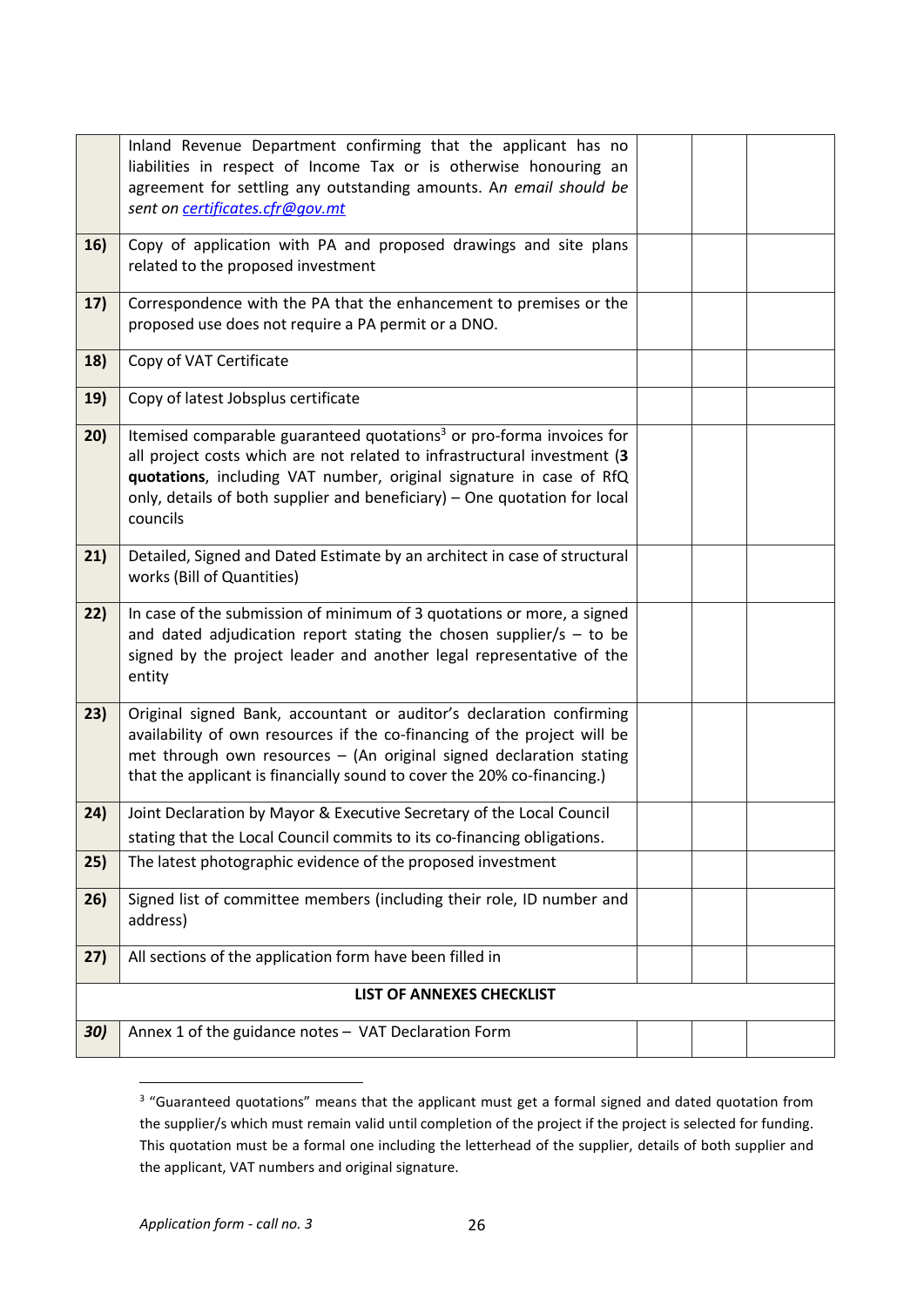| 31) | Annex 2 of the guidance notes - If private part is to be financed by a<br>bank loan, a bank letter of intent or a bank sanction letter is to be<br>provided. The letter shall be issued not earlier than 3 months from the<br>date of the submission of the application |  |  |
|-----|-------------------------------------------------------------------------------------------------------------------------------------------------------------------------------------------------------------------------------------------------------------------------|--|--|
| 32) | Annex 3 – State Aid Declaration                                                                                                                                                                                                                                         |  |  |
| 33) | Annex 4 - Financial Bid Form                                                                                                                                                                                                                                            |  |  |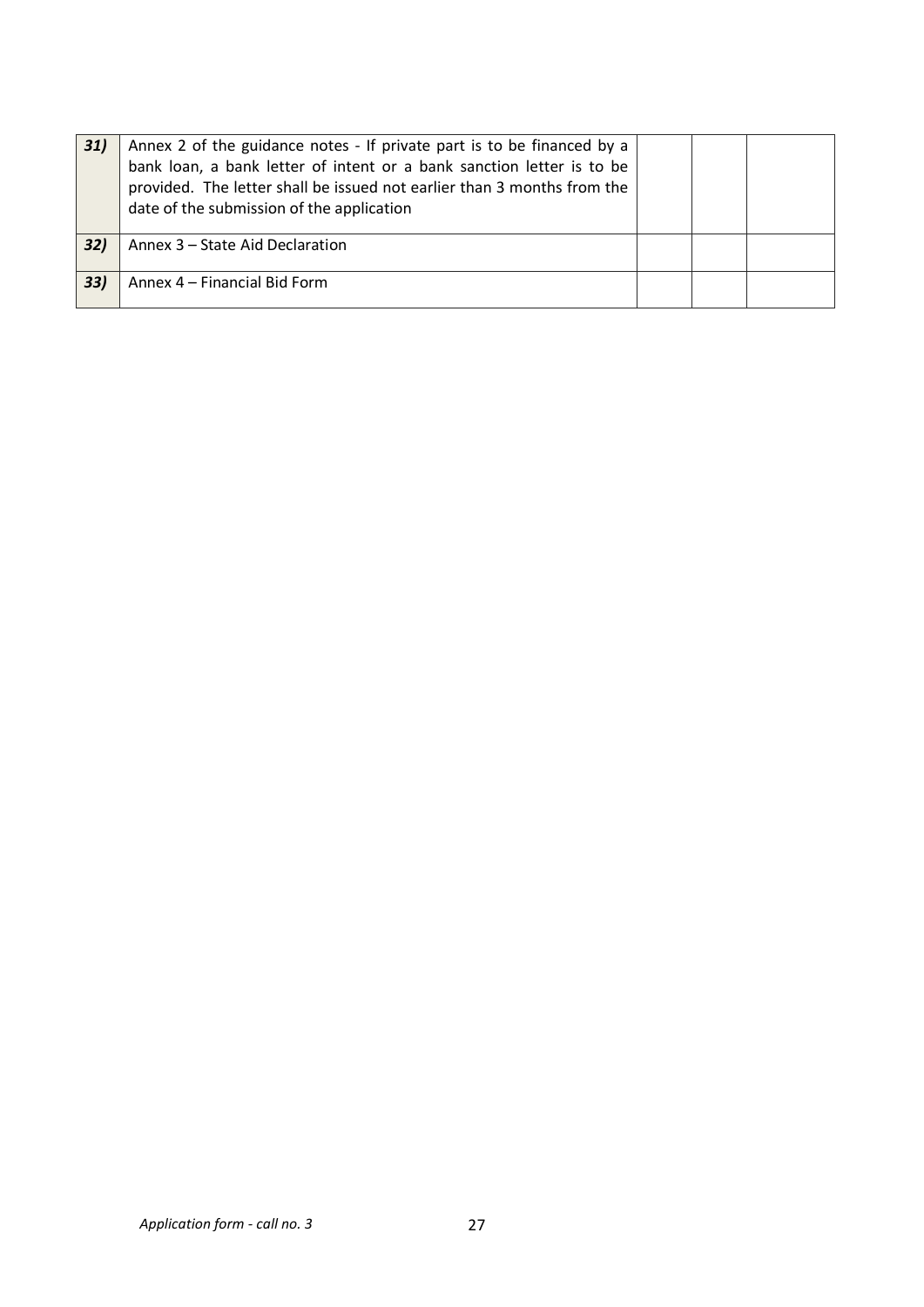### **SECTION 9: DECLARATION**

- I certify that the entries in this form and any other attachments enclosed are, to the best of my knowledge and belief, **correct** and the grant applied for is the minimum required for the project to proceed as described.
- I can also confirm that I am not aware of any reason why the project may not proceed or be delayed other than those reasons declared and the commitment can be made within the timescales indicated Section 7 of this Application Form.
- I allow access to the land/buildings to any authorised person for the purpose of carrying out an inspection in order to verify the accuracy of the information in this application.
- I will notify GXF in advance of carrying out any changes, alterations or modifications to the project or any of the project activities (for example changes to models of equipment chosen at application stage). GXF reserves the right not to approve any request for modifications.
- I confirm that should I benefit from a grant under this Scheme, I must complete the project in accordance with the terms and conditions stipulated in the Grant Agreement. Should I fail to do so, I will not receive the grant and, if I would have already received any payments from the grant**, I would have to reimburse the funds received** and **interestcharges** may be applicable.
- I will provide information on the results achieved following implementation of the project and I undertake to provide this information on an annual basis for five (5) years from the date of the grant agreement.
- I will provide any further information as may be required by all stakeholders within the Ministry for the Economy, European Funds and Lands, Agriculture and Rural Payments Agency (ARPA), Government entities and the GAL XLOKK Foundation (GXF) that may undertake audit checks and controls.
- I understand that if the application is not complete in all relevant detail and every aspect, including this section, it may be rejected.
- I confirm that the entity submitting this application has not received any other grant for the project being proposed in this application. I confirm that should the entity receive a grant for this project prior to the adjudication of the grant under LEADER, I will inform GXF, MA and ARPA immediately. I am aware that should I receive the grant under LEADER, **I will not be eligible** to apply under other grants to obtain additional funding for the same project proposed in this application.

| <b>Signature of Project Leader:</b> | <b>Signature of both Mayor and Executive Secretary:</b> |
|-------------------------------------|---------------------------------------------------------|
| <b>Name in Block Capitals:</b>      | <b>Name in Block Capitals:</b>                          |
| Date:                               |                                                         |
| <b>Position Held:</b>               |                                                         |
|                                     |                                                         |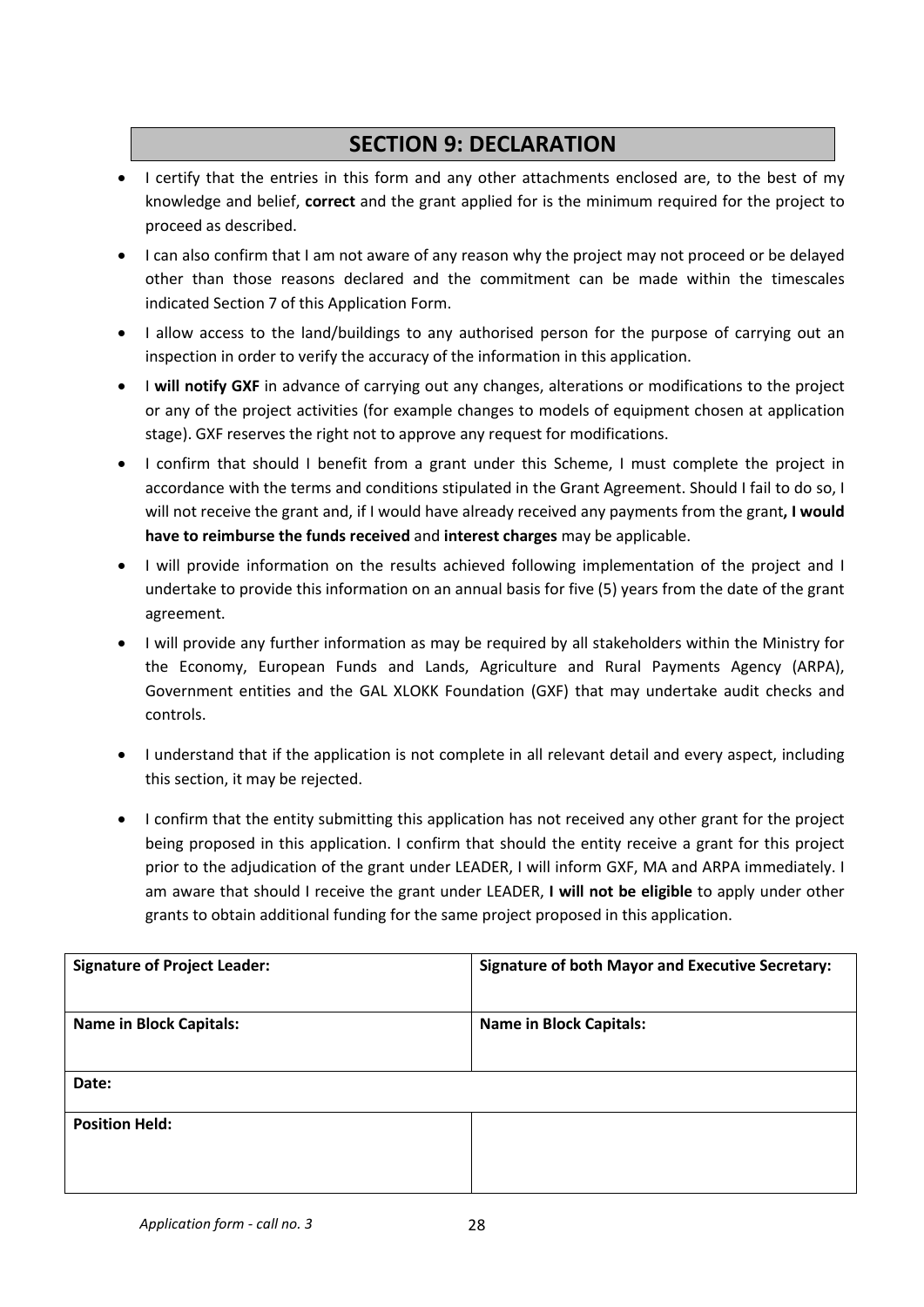## **SECTION 10: DATA INFORMATION**

Part or all of the information you provide will be held on computer. This information will be used for the administration of application, publicity and producing monitoring reports. The Foundation has the right to share information with government departments, agencies and implementing bodies to enable them to prevent fraudulent applications or for detecting crime and to co-ordinate processing of complementary applications.

This Application from along with any attached documents will be treated as confidential throughout and after the project appraisal process. However, if your project is selected for an award of grant, to meet EU requirements for transparency regarding the use of EAFRD assistance, the Ministry for the Economy, European Funds and Lands and the GXF have the right to publish the name of the applicant, the amount of grant awarded and a brief summary of the project.

I understand that GXF are required to set *performance indicators/targets* for each project at the outset and monitor these during the implementation of the project, immediately after completion of the project and thereafter on an on-going basis.

Details of all grants will be published on the GXF website [www.galxlokk.com](http://www.galxlokk.com)